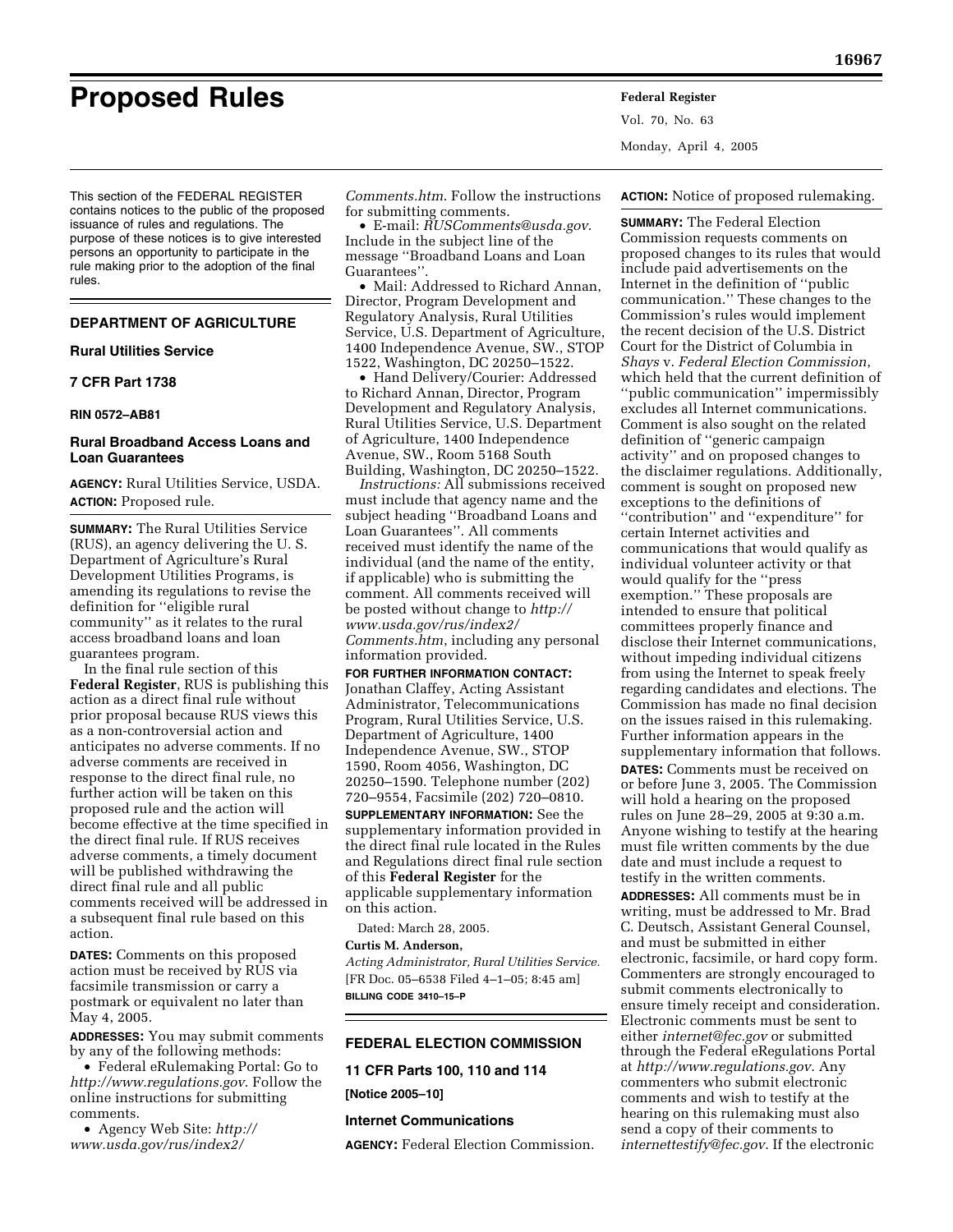comments include an attachment, the attachment must be in the Adobe Acrobat (.pdf) or Microsoft Word (.doc) format. Faxed comments must be sent to (202) 219–3923, with hard copy followup. Hard copy comments and hard copy follow-up of faxed comments must be sent to the Federal Election Commission, 999 E Street, NW., Washington, DC 20463. All comments must include the full name and postal service address of the commenter or they will not be considered. The Commission will post comments on its Web site after the comment period ends. The hearing will be held in the Commission's ninth floor meeting room, 999 E Street, NW., Washington, DC.

**FOR FURTHER INFORMATION CONTACT:** Mr. Brad C. Deutsch, Assistant General Counsel, Ms. Amy L. Rothstein, Mr. Richard T. Ewell, or Ms. Esa L. Sferra, Attorneys, 999 E Street, NW., Washington, DC 20463, (202) 694–1650 or (800) 424–9530.

# **SUPPLEMENTARY INFORMATION:**

### **I. Introduction**

The Bipartisan Campaign Reform Act of 2002, Pub. L. 107–155, 116 Stat. 81 (March 27, 2002) (''BCRA''), amended the Federal Election Campaign Act of 1971, as amended, 2 U.S.C. 431 *et seq.* (the ''Act''), in many respects. Four of these amendments are germane to this rulemaking.

First, section 441i(b) of BCRA requires state, district, and local political party committees to use only Federal funds 1 for certain types of ''Federal election activity,'' including for any ''*public communication* that refers to a clearly identified candidate for Federal office \* \* \* and that promotes or supports a candidate for that office, or attacks or opposes a candidate for that office[.]'' 2 2 U.S.C. 431(20)(A)(iii) (emphasis added). BCRA defines a ''public

communication'' as ''a communication by means of any broadcast, cable, or satellite communication, newspaper, magazine, outdoor advertising facility, mass mailing, or telephone bank to the general public, *or any other form of general public political advertising*.'' 2 U.S.C. 431(22) (emphasis added).

Second, section 441i(b) of BCRA also restricts the funds that state, district, and local political party committees may use for certain ''generic campaign activity.'' 2 U.S.C. 431(20)(A)(ii); 11 CFR 100.24(2)(ii). BCRA defines ''generic campaign activity'' as ''campaign activity that promotes a political party and does not promote a [Federal] candidate or non-Federal candidate.'' 2 U.S.C. 431(21). ''Generic campaign activity'' by state, district, and local party committees conducted in connection with an election in which a candidate for Federal office appears on the ballot (regardless of whether a candidate for state or local office also appears on the ballot) must be paid for either entirely with Federal funds or with an allocated mix of Federal funds and Levin funds.3 *See* 2 U.S.C. 441i(b)(2)(A); 11 CFR 300.32(b)(1)(ii), 300.32(c) and 300.33.

Third, BCRA expressly repealed the Commission's then-existing rules on ''coordinated general public political communication'' at former 11 CFR 100.23, Public Law 107–155, sec. 214(b) (March 27, 2002), and instructed the Commission to promulgate new regulations on ''coordinated communications paid for by persons other than candidates, authorized committees of candidates, and party committees.'' Public Law 107–155, sec. 214(c) (March 27, 2002).

Fourth, Congress revised the ''disclaimer'' requirements in 2 U.S.C. 441d, by requiring a disclaimer when a ''disbursement'' (rather than an ''expenditure'') is made for certain communications.

The Commission promulgated regulations in 2002 to implement BCRA's provisions regarding (1) ''public communication,'' (2) ''generic campaign activity,'' (3) coordination with candidates and political parties, and (4) disclaimers. *See* Final Rules on

Prohibited and Excessive Contributions; Non-Federal Funds or Soft Money, 67 FR 49,064 (July 29, 2002) (''Soft Money Final Rules''); Coordinated and Independent Expenditures, 68 FR 421 (Jan. 3, 2003); Disclaimers, Fraudulent Solicitation, Civil Penalties, and Personal Use of Campaign Funds, 67 FR 76,962 (Dec. 13, 2002).

In *Shays* v. *Federal Election Commission*, 337 F.Supp.2d 28 (D.D.C.) *appeal filed*, No. 04–5352 (DC Cir. Sept. 28, 2004) (''Shays''), the United States District Court for the District of Columbia overturned some of these regulations. First, the district court held that excluding all Internet communications from the Commission's rule defining ''public communication'' in 11 CFR 100.26 was inconsistent with Congress's use of the phrase ''or any other form of general public political advertising'' in BCRA's definition of ''public communication.'' 4 *Shays* at 69. The district court concluded that ''[w]hile all Internet communications do not fall within [the scope of 'any other form of general public political advertising'], some clearly do.'' *Id.* at 67. The court left it to the Commission to determine ''what constitutes 'general public political advertising' in the world of the Internet,'' and thus should be treated as a ''public communication''. *Id.* at 70.

Second, the district court found the Commission's rule defining the term ''generic campaign activity'' to be ''an impermissible construction of the Act,'' to the extent it incorporated the regulatory definition of ''public communication,'' which excludes all forms of Internet communications. *Id.* at 112. Although the court specifically approved the definition of ''generic campaign activity'' as a ''public communication,'' the *Shays* court found that the 2002 Notice of Proposed Rulemaking for ''generic campaign activity'' did not provide adequate notice to the public that the Commission might define ''generic campaign activity'' as a ''public communication'' in the final rules. *Id.* at 112; *see also Notice* of Proposed Rulemaking on Prohibited and Excessive Contributions; Non-Federal Funds or Soft Money, 67 FR 35,654, 35,675 (May 20, 2002).

<sup>1</sup> ''Federal funds'' are funds subject to the limitations, prohibitions, and reporting requirements of the Act. *See* 11 CFR 300.2(g). ''Non-Federal funds'' are funds not subject to the limitations and prohibitions of the Act. *See* 11 CFR 300.2(k).

<sup>2</sup>There are four types of ''Federal election activity'': Type 1—Voter registration activity during the period that begins on the date that is 120 days before a regularly scheduled Federal election is held and ends on the date of the election; Type 2— Voter identification, get-out-the-vote activity, or generic campaign activity conducted in connection with an election in which a candidate for Federal office appears on the ballot; Type 3—A public communication that promotes, supports, attacks or opposes a clearly identified candidate for Federal office; and Type 4—Services provided during any month by an employee of a state, district, or local committee of a political party who spends more than 25 percent of that individual's compensated time during that month on activities in connection with a Federal election. *See* 2 U.S.C. 431(20) and 11 CFR 100.24.

<sup>3</sup>Levin funds are a type of non-Federal funds created by BCRA that may be raised and spent by state, district, and local party committees and organizations to pay for the allocable portion of Types 1 and 2 Federal election activity. *See* 2 U.S.C.  $441i(b)(2)(A)$  and (B); 11 CFR 300.2(i), 300.32(b). These funds may include donations from some sources ordinarily prohibited by Federal law (*e.g.*, corporations, labor organizations and Federal contractors) to the extent permitted by state law, but are limited to \$10,000 per calendar year from any source or to the limits set by State law—whichever limit is lower. *See* 11 CFR 300.31.

<sup>4</sup>The court found that this rule did not satisfy step one of the test set out by the Supreme Court in *Chevron, U.S.A., Inc.* v. *National Res. Def. Council,* 467 U.S. 837 (1984) (''*Chevron*''). The *Shays* court stated that, in the alternative, the regulatory definition of ''public communication'' as applied to the ''content prong'' of the coordinated communication regulations in 11 CFR 109.21(c) is inconsistent with the Act and, therefore, provides an independent basis for invalidation under step two of the *Chevron* test. *See Shays* at 70–71.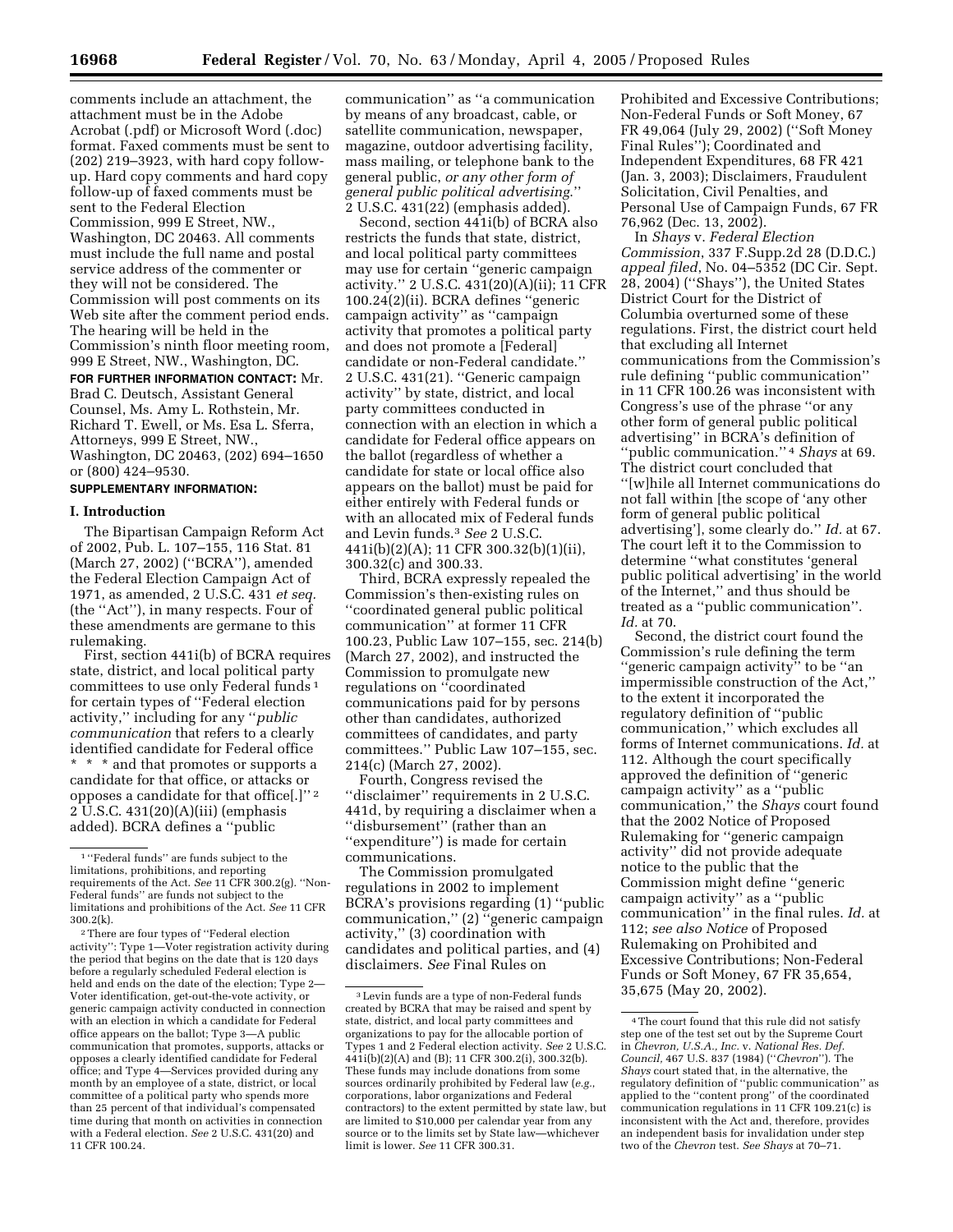Third, the district court invalidated the ''content prong'' of the Commission's coordinated communications rule at 11 CFR 109.21(c), which incorporates the definition of ''public communication'' at 11 CFR 100.26. The *Shays* court found that expenditures for communications that have been coordinated with a candidate, a candidate's authorized committee, or a political party committee have value for, and therefore are in-kind contributions to, that candidate or committee, regardless of the content, timing, or geographic reach of the communications. *Shays* at 63–64. Accordingly, the court held that certain regulatory exclusions contained in the ''content prong'' ''undercut [the Act's] statutory purpose of regulating campaign finance and preventing circumvention of the campaign finance rules.'' *Id.* at 63.

The district court remanded each of these rules to the Commission for further action consistent with its opinion. Accordingly, the Commission is issuing this Notice of Proposed Rulemaking (''NPRM''), which addresses several topics. First, the proposed rules in 11 CFR 100.26 would identify the types of Internet communications that are forms of ''general public political advertising'' and that therefore would qualify as public communications. Specifically, the Commission proposes to retain a general exclusion of Internet communications from the definition of ''public communication,'' except for those advertisements where another person or entity has been paid to carry the advertisement on its Web site, because these communications would constitute ''general public political advertising.'' This proposed change addresses the *Shays* court's concern about the wholesale exclusion of all Internet communications from the definition of ''public communication.'' Because only Internet communications that constitute ''general public political advertising,'' as defined by the regulation, would be included in the proposed definition of ''public communication'' in section 100.26, the Commission anticipates that the proposed definition would have an extremely limited impact, if any, on the use of the Internet by individuals as a means of communicating their political views, obtaining information regarding candidates and elections, and participating in political campaigns.

Second, this NPRM republishes and invites comment on the current definition of ''generic campaign activity'' in section 100.25, which includes the term ''public

communication.'' The Commission notes that any changes to the underlying definition of ''public communication'' pertaining to the Internet would automatically apply to ''generic campaign activity.''

Third, the Commission proposes to modify somewhat its rules at 11 CFR 110.11(a) as to which Internet communications require disclaimers. Political committee Web sites would continue to need disclaimers. Individuals and entities other than political committees, however, would need to place disclaimers only on paid Internet advertisements (*i.e.*, Internet communications that constitute ''general public political advertising'' under the proposed definition of ''public communication'') if the advertisements either solicit contributions or expressly advocate the election or defeat of a clearly identified candidate for Federal office. The Commission also proposes to clarify the current requirement that disclaimers be included in ''unsolicited electronic mail of more than 500 substantially similar communications'' by defining ''unsolicited'' as ''those e-mails that are sent to electronic mail addresses purchased from a third party.'' The goal of this proposed change would be to continue to require disclaimers on political ''spam,'' without interfering with individuals who participate in large on-line communities.

In addition, the Commission is proposing to add new rules specifically excepting certain volunteer activity on the Internet from the definitions of ''contribution'' and ''expenditure,'' and by clarifying that the rules in section 114.9 regarding the use of corporate or labor organization facilities apply to the use of computers, software, and other Internet equipment and services. Lastly, the proposed rules seek to establish an Internet exception from the definitions of ''contribution'' and ''expenditure'' for certain media activity.

The Commission has announced plans to initiate a separate rulemaking on certain non-Internet aspects of the coordinated communication rules at 11 CFR 109.21(c) in the coming months. For purposes of this rulemaking, the coordinated communication rules are referenced only to provide notice that the proposed changes to the definition of ''public communication'' in 11 CFR 100.26 would have an impact on the scope of the coordinated communication rules.

# **II. 11 CFR 100.26—Definition of ''Public Communication''**

BCRA defines a ''public communication'' as ''a communication

by means of any broadcast, cable, or satellite communication, newspaper, magazine, outdoor advertising facility, mass mailing or telephone bank to the general public, or any other form of general public political advertising.'' 2 U.S.C. 431(22). The Commission's current rules at 11 CFR 100.26 track the statutory definition, except that the definition in the rules explicitly excludes all communications over the Internet.

As a consequence, Internet communications are excluded from other rules governing the funding of a ''public communication.'' For example, State, district, and local political party committees and organizations must use only Federal funds for any ''public communication'' that promotes, supports, attacks or opposes (''PASOs'') a Federal candidate. *See* 2 U.S.C. 431(20)(A)(iii) and 441i(b); 11 CFR 100.24(b)(3) and (c)(1), 300.32(a)(1) and (2). In addition, these party committees must use all Federal funds or an allocable mix of Federal funds and Levin funds for any ''public communication'' that constitutes ''generic campaign activity'' in connection with an election in which a candidate for Federal office appears on the ballot. *See* 11 CFR 100.25; 11 CFR 300.33(a)(2).

The term ''public communication'' is also used to determine whether a disclaimer is needed on certain communications under 11 CFR 110.11. Moreover, the ''public communication'' definition is one key element in determining what qualifies as a coordinated communication under 11 CFR 109.21 and a party coordinated communication under 11 CFR 109.37. ''Public communication'' may also be used to determine whether a person is an agent of a candidate for State or local office in 11 CFR 300.2(b)(4), and whether certain expenses must be allocated between Federal and non-Federal accounts by separate segregated funds (''SSFs'') and nonconnected committees under 11 CFR 106.6(b) and (f).

In light of the *Shays* decision, the Commission is reconsidering which Internet communications would qualify as ''general public political advertising,'' and thus would be a ''public communication.'' The Commission's proposed rule attempts to strike a balance between provisions of the Act that regulate ''general public political advertising'' and significant public policy considerations that encourage the Internet as a forum for free or low-cost speech and open information exchange.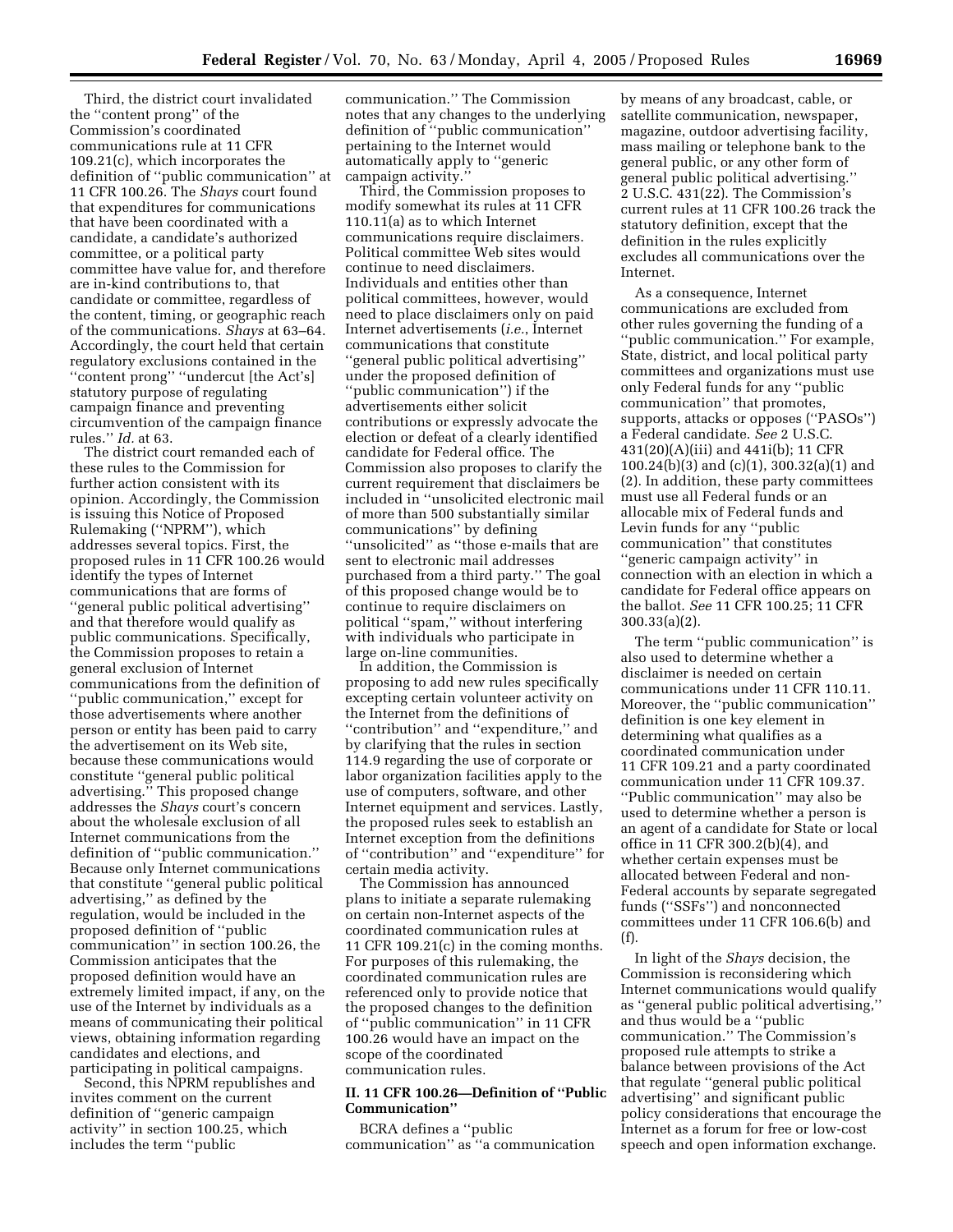# *A. The Internet and the 2004 Elections*

The Internet has unique characteristics that distinguish it from traditional media.5 Unlike traditional media, ''the Internet can hardly be considered a 'scarce' expressive commodity. It provides relatively unlimited, low-cost capacity for communication of all kinds.'' *Reno* v. *ACLU*, 521 U.S. 844, 870 (1997) (''*Reno*''). Additionally, because an Internet communication is not limited in format and is not necessarily limited in duration, unlike television and radio programming, the Internet provides a means to communicate with a large and geographically widespread audience, often at little cost.6

The Internet also differs from traditional media because individuals must generally be proactive in order to access information over the Internet, unlike users of traditional media. The Supreme Court has found that communications over the Internet are not as ''invasive'' as communications through traditional media. *Reno* at 870. In further contrast to passive, one-way traditional media, the Internet can provide interactive, real-time, two-way communications.

The Internet's accessibility, low-cost, and interactive features make it a popular choice for sending and receiving information. In 2004, an estimated 201 million people in the United States used the Internet.7 At the end of 2004, an estimated 63 percent of the adult American population, and 81 percent of American teenagers, used the Internet; on average, some 70 million American adults logged onto the Internet daily.8

6*See* Edward L. Carter, Esq., *Outlaw Speech on the Internet: Examining the Link Between Unique Characteristics of Online Media and Criminal Libel Prosecutions*, 21 Santa Clara Computer & High Tech. L.J. 289, 316–17 (January 2005) (''Internet is unlike traditional print or broadcast media in that messages can have a long shelf life—an Internet message can circulate via e-mail or remain posted somewhere even long after the message's creator has tried to retract it."

7*See* Internet World Stats *available at http:// [www.internetworldstats.com/stats2.htm](http://www.internetworldstats.com/stats2.htm)* (last visited 3/7/2005).

8*See* Pew Internet & American Life Project, Trends 2005, Chapter 4, Internet: The Mainstreaming of Online Life, p. 58 (2005) *available [at http://www.pewinternet.org/pdfs/](http://www.pewinternet.org/pdfs/Internet_Status_2005.pdf) Internet*\_*Status*\_*2005.pdf* (last visited 3/7/2005).

A growing segment of the American population uses the Internet as a supplement to, or as a replacement for, more traditional sources of information and entertainment, such as newspapers, magazines, television, and radio. In mid-2004, 92 million Americans reported obtaining news from the Internet.9

As the public has turned increasingly to the Internet for information and entertainment, advertisers have embraced the Internet and its new marketing opportunities. Internet advertising revenue increased by 21 percent between 2002 and 2003 and reached \$4.6 billion in the first six months of 2004.10

The 2004 election cycle marked a dramatic shift in the scope and manner in which citizens used Web sites, blogs,11 listservs,12 and other Internet communications to obtain information on a wide range of issues and candidates.13 The number of Americans who used the Internet as a source of campaign news more than doubled between 2000 and 2004, from 30 million to 63 million.14 An estimated 11 million people relied on politically oriented blogs as a primary source of information during the 2004 presidential campaign,15 and a full 18 percent of all Americans cited the Internet as their

10See PriceWatherhouseCoopers and Interactive Advertising Bureau, IAB Internet Advertising Revenue Report (April 2004 and September 2004), [available at http://www.iab.net/recources/](http://www.iab.net/recources/ad_revenue.asp) ad\_revenue.asp (last visited 3/7/2005).

 $^{\rm 11}\!$  The word ''blog'' derives from the term ''Web log'' and is defined as ''a Web site that contains an online personal journal with reflections, comments [and often hyperlinks provided by the writer.''](http://www.merriam-webster.com) *http:/ /www.merriam-webster.com* (last visited 3/7/2005). People who maintain blogs are known as ''bloggers.''

12A ''listserv'' is a software program that automatically sends electronic mail messages to multiple e-mail addresses on an electronic mailing list. See, *[e.g., http://www.lsoft.com/products/](http://www.lsoft.com/products/listserv.asp) listserv.asp* (last visited 3/7/2005). The term "listserv" is commonly used, however, to denote the electronic mailing list itself or the automated forwarding to all addresses on the mailing list of an e-mail sent only to the listserv's e-mail address.

13*See* Pew Internet & American Life Project, The Internet and Campaign 2004, *available at http:// [www.pewinternet.org/pdfs/PIP](http://www.pewinternet.org/pdfs/PIP_2004_Campaign.pdf)*\_*2004*\_*Campaign.pdf* (last visited 3/17/2005).

14*See* note 9, above, The Internet and Democratic Debate, p. 2. During the same time period, the number of people reporting television as their primary source of campaign information declined. *Id*.

15*See* Jessica Mintz, *When Bloggers Make News— As Their Count Increases, Web Diarists Are Asking: Just What Are the Rules?* Wall St. J., Jan. 21, 2005 at B1.

leading source of news about the 2004 presidential election.16

*B. Internet Communications—Proposed 11 CFR 100.26* 

Because the Internet is a unique form of communication, the Commission proposes to preserve the general exclusion of Internet communications from the definition of ''public communication'' in 11 CFR 100.26.

At the same time, however, the Commission recognizes that Internet communications may, in some circumstances, constitute ''general public political advertising'' within the definition of ''public communication'' in 11 CFR 100.26.

Accordingly, the Commission proposes to amend 11 CFR 100.26 to include ''general public political advertising'' in the form of paid Internet advertisements placed on another person's or entity's Web site. Such advertisements could take the form, for example, of streaming video that appears in banner advertisements 17 or ''pop-up'' advertisements.18

The Commission invites comment on whether announcements placed for a fee on another entity's Web site should be considered ''general public political advertising,'' and therefore, a ''public communication'' under 11 CFR 100.26. Is this approach consistent with BCRA's definition of ''public communication'' to include broadcast, cable or satellite communications, newspaper, magazines and outdoor advertising facilities, all of which typically charge fees to those who run political advertisements?

If a mode of communication does not cost any money, can it be ''general public political advertising'' and therefore a ''public communication'' within the meaning of the statute? For

18 ''Pop-up'' advertisements usually appear in a separate browser window from the one being viewed. The advertisements are superimposed over the window being viewed, and require the viewer to take some action, such as closing the window in which the pop-up advertisement appears, to continue viewing the underlying browser window. *See http://www.netlingo.com/*

*[lookup.cfm?term=pop%2Dup%20ad](http://www.netlingo.com/lookup.cfm?term=pop%2Dup%20ad)* (last visited 3/ 7/2005). Although pop-up advertisements technically are not part of the underlying Web site or account, the Commission seeks comment on whether they should be considered to be ''placed on'' the Web site for purposes of this rulemaking.

<sup>5</sup>*See* Enrique Armijo, *Public Airwaves, Private Mergers: Analyzing the FCC's Faulty Justification for the 2003 Media Ownership Rule Change*, N.C. L. Rev. 1482, 1494 (May 2004) (discussing broadcast media and the Internet as ''imperfect substitutes''); *see also* Ryan Z. Watts, *Independent Expenditures on the Internet: Federal Election Law and Political Speech on the World Wide Web*, 8 CommLaw Conspectus 149, 160 (Winter 2000) (discussing *Reno* v. *ACLU*, 521 U.S. 844 (1997) and the Internet's differences from traditional media).

<sup>9</sup>*See* Pew Internet & American Life Project and the University of Michigan School of Information, The Internet and the Democratic Debate, p. 2 (October 27, 2004) *available at http:// [www.pewinternet.org/pdfs/](http://www.pewinternet.org/pdfs/PIP_Political_Info_Report.pdf) PIP*\_*Political*\_*Info*\_*Report.pdf* (last visited 3/7/ 2005).

<sup>16</sup>*See* note 8, above, The Mainstreaming of Online Life, p. 2.

<sup>17</sup> ''Banner advertisements'' are advertisements on a Web page that convey messages in text, animated graphics, and sound. They traditionally appear in rectangular shape, but may take any shape. Typically, banner advertisements are linked to the advertiser's Web site, which enables a viewer to ''click through'' the advertisement to view the advertiser's Web site for further information on the product or service advertised. *See http:// [www.netlingo.com/lookup.cfm?term=ad+banner](http://www.netlingo.com/lookup.cfm?term=ad+banner)* (last visited 3/7/2005).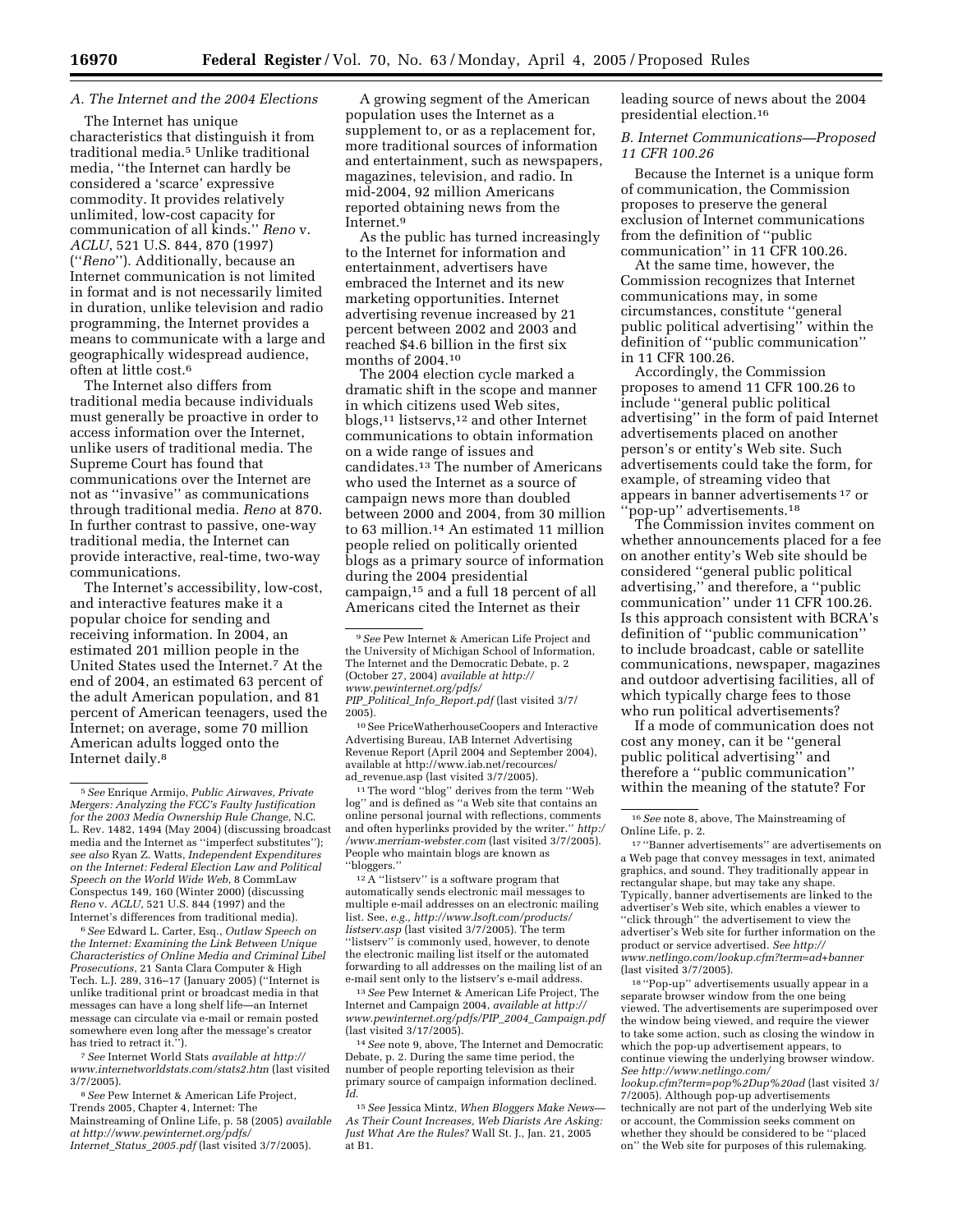example, a person might appear in a public square and give a campaign speech before 500 or more people. If such a public speech does not cost any money to undertake, is it outside the scope of ''general public political advertising'' under the statute and therefore not a ''public communication''? Likewise, is such a public speech outside the scope of an ''expenditure'' or ''contribution'' under the statute? Also, should ''general public political advertising'' include Internet advertisements where the advertising space is provided in exchange for something of value other than a monetary payment, for example through an exchange of comparable advertising? Although the Commission's proposed rule would exclude Internet activity that is not placed for a fee, should the Commission amend its regulation to explicitly state that it is not including ''bloggers'' in the definition of ''public communication''?

The Act and Commission regulations recognize that corporations and labor organizations can communicate with their restricted class, but not with the general public, on ''any subject,'' and that membership organizations may similarly communicate with their members. *See* 2 U.S.C. 431(9)(B)(iii) and 441b(b)(2)(A); 11 CFR 100.134(a) and 114.3(c)(3); *see also* AO 1997–16. Should the Commission consider excluding from the definition of ''general public political advertising'' paid advertisements appearing on corporate and labor organization Web sites if access to those sites is restricted to the restricted class of a corporation or labor organization, or to only the members of a membership organization?

### *C. Effect of Proposed Definition of ''Public Communication'' on Federal Election Activity by State, District, and Local Party Committees Under 11 CFR 100.24(b) and (c)*

BCRA defines ''Federal election activity'' to include ''a public communication that refers to a clearly identified candidate for Federal office \* \* \* and that promotes or supports a candidate for that office, or attacks or opposes a candidate for that office[.]'' 2 U.S.C. 431(20)(A)(iii); *see also* 11 CFR 100.24(b)(3). State, district, and local political party committees and organizations, State and local officeholders and candidates, and their agents, are prohibited from using non-Federal funds to pay for this type of Federal election activity. *See* 2 U.S.C. 441i(b) and (f); 11 CFR 100.24(b)(3) and (c)(1), 300.32(a)(1) and (2), and 300.71.

The Commission notes that the original definition of ''public

communication'' in 11 CFR 100.26 was promulgated to permit state, district, and local committees to make references to their Federal candidates on the committees' official Web sites without automatically federalizing the yearround costs of maintaining such a site. It should be noted that this effect of the Internet exclusion was not rejected by the *Shays* court. The proposed rule would continue to allow this exclusion for these Web sites, while requiring that state, district, and local party committees use exclusively Federal dollars to place advertisements that PASO a Federal candidate on another individual's or entity's Web site. State, district, and local committee Web sites would still have to maintain disclaimers as required under 11 CFR 110.11(a)(1). The Commission invites comment on this approach and on whether the Commission should consider further changing its definition of ''public communication.''

The Commission also seeks comment on the consequences of alternative approaches. For example, if a mere PASO reference to a Federal candidate on a State, district, or local committee's Web site were to constitute a public communication, does that require that the entire Web site be paid for with hard dollars? If not, the Commission seeks comment on how to allocate that portion of the Web site that must be paid for with hard dollars—for example, based on the time and space of the Web site that contains PASO communications as compared to the site overall, or should another allocation method be required? In addition, what costs should be included in the allocation calculations—all of the costs associated with establishing and maintaining the Web site, or only the marginal costs of creating and maintaining the PASO communication, or some other formulation?

The Commission seeks comment on whether any payment by a State, district, or local party to an outside vendor for content that PASOs a Federal candidate that is exclusively placed on the party's Web site should constitute ''general public political advertising'' and be deemed a ''public communication,'' thus requiring regulation under 2 U.S.C. 441i(b)(1).

# **III. 11 CFR 100.25—Definition of ''Generic Campaign Activity''**

''Federal election activity'' includes ''generic campaign activity'' conducted in connection with an election in which a candidate for Federal office appears on the ballot. 2 U.S.C. 431(20)(A) and 11 CFR 100.24. BCRA defines ''generic campaign activity'' to mean ''campaign

activity that promotes a political party and does not promote a candidate or non-Federal candidate.'' 2 U.S.C. 431(21). The Commission's regulations construe this statutory term to mean ''a *public communication* that promotes or opposes a political party and does not promote or oppose a clearly identified Federal candidate or a non-Federal candidate.'' 11 CFR 100.25 (emphasis added).

As noted above, the *Shays* court rejected the Commission's definition of ''generic campaign activity'' on two grounds: first, that it improperly excluded all Internet communications and, second, for lack of notice to the public that it would be limited to 'public communications'' as defined in 11 CFR 100.26. The Commission proposes to address the district court's first concern by revising the definition of ''public communication'' to remove the wholesale exclusion of all Internet communications and to replace it with a more limited exclusion, as explained above. The Commission is addressing the court's second concern by providing the public with notice and an opportunity to comment at this time on whether the Commission should continue to define the term ''generic campaign activity'' as ''a public communication,'' which, as proposed, would include some types of Internet advertisements. Given that *Shays* specifically approved the existing definition of ''generic campaign activity,'' except for the exclusion of Internet communications and the notice issue, the Commission is not proposing to revise the definition of ''generic campaign activity'' at this time. The Commission invites comments on this approach.

### **IV. 11 CFR 110.11—Communications; Advertising; Disclaimers (2 U.S.C. 441d)**

With its relatively low cost, wide availability, and ease of access, the Internet is used by millions of individuals daily to share information and air their views on a variety of subjects. The Commission recognizes that significant policy reasons support the continued exclusion of most Internet communications from the disclaimer requirements.

As the Commission has stated previously, the Internet ''is a medium that allows almost limitless, inexpensive communication across the broadest possible cross-section of the American population. Unlike media such as television and radio, where the constraints of the medium make access financially prohibitive for the general population, the Internet is by definition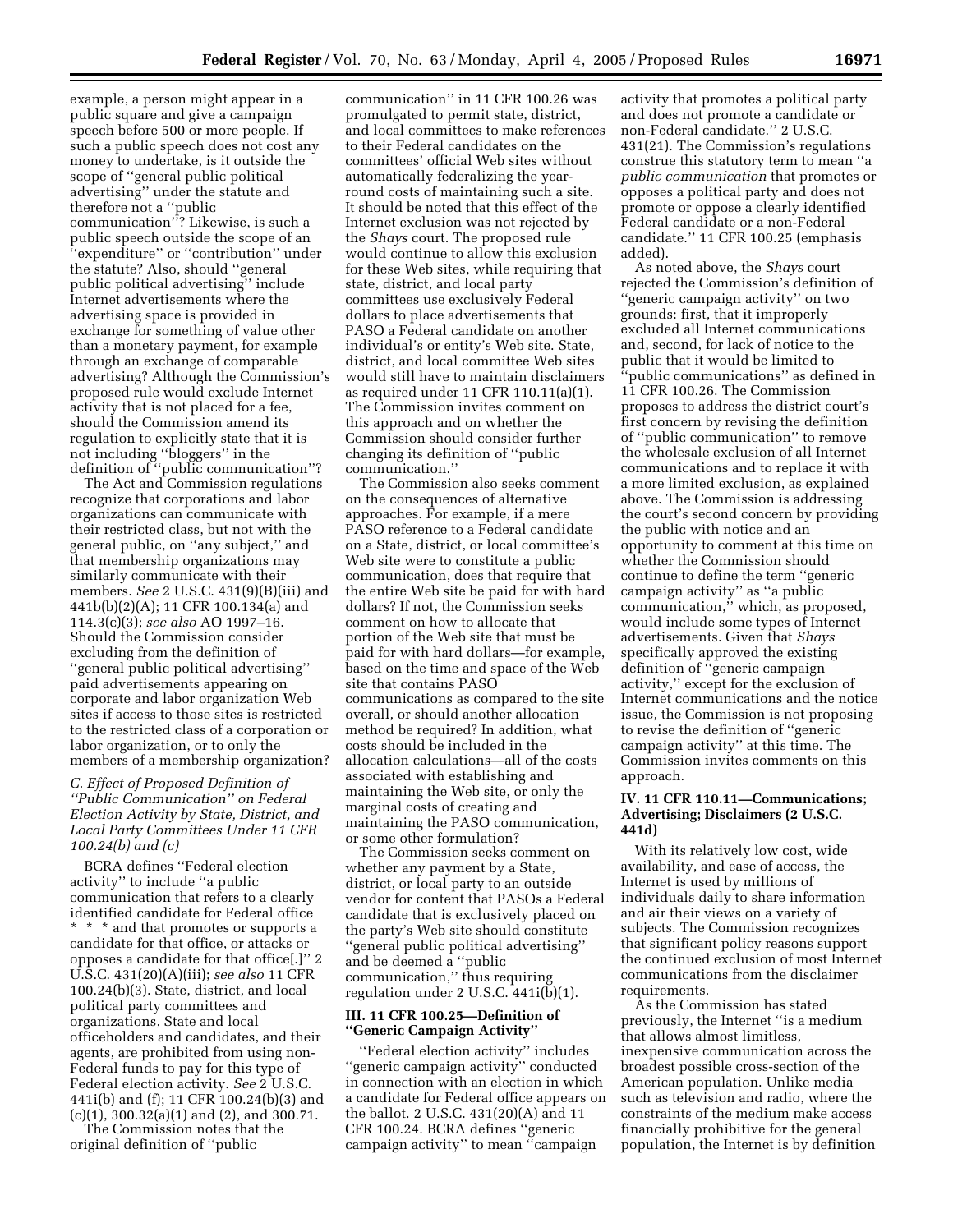a bastion of free political speech, where any individual has access to almost limitless political expression with minimal cost.'' Soft Money Final Rules, 67 FR at 49,072. To this extent, the Internet can be the modern equivalent of a soapbox in a public square. *See Reno,* 521 U.S. at 870 (''Through the use of chat rooms, any person with a phone line can become a town crier with a voice that resonates farther than it could from any soapbox. Through the use of Web pages, mail exploders, and newsgroups, the same individual can become a pamphleteer.'')

The Commission notes that with respect to most Internet Web sites and blogs, the burden of complying with a disclaimer requirement, and the resources needed for the Commission to monitor such a requirement, could outweigh the value of disclosure. This is particularly true given that the identity of the sponsor of an Internet communication is often already apparent from the face of the communication. The Commission seeks comment on these policy rationales and alternative approaches to the disclaimer requirement.

The Act and the Commission's rules require certain communications to include clear and conspicuous statements to the public regarding the sources of their funding. *See* 2 U.S.C. 441d; 11 CFR 110.11. This disclaimer notice must identify the payor and disclose either the name of the candidate's committee that authorized the communication or the fact that no candidate or candidate's committee authorized the communication. *See* 2 U.S.C. 441d(a); 11 CFR 110.11(b). If the disclaimer notice states that the communication was not authorized by a candidate or candidate's committee, the notice must disclose the payor's full name and street address, telephone number, or World Wide Web address. *See* 2 U.S.C. 441d(a)(3); 11 CFR 110.11(b)(3). Political committees must include a disclaimer on any ''public communication'' for which they make disbursements. *See* 11 CFR 110.11(a)(1). For all other persons, a disclaimer is required for any ''public communication'' that expressly advocates the election or defeat of a clearly identified candidate for Federal office or that solicits contributions. *See* 11 CFR 110.11(a)(2) and (3).19 The Commission notes that the lack of an affirmative disclaimer requirement for most Internet activities does not alleviate a duty to comply with 2 U.S.C. 441h prohibitions against fraudulent

misrepresentation. The Commission originally promulgated these regulations to focus on what is commonly referred to as ''spam'' e-mail.

# *A. Scope of Disclaimer Requirements— Proposed 11 CFR 110.11(a)*

In the existing disclaimer regulations in section 110.11(a), the term ''public communication'' differs slightly from the term ''public communication'' as defined in 11 CFR 100.26. Specifically, ''public communication'' as defined in current 11 CFR 100.26 expressly excludes Internet communications, whereas ''public communication'' as defined in the current disclaimer regulations includes ''unsolicited electronic mail of more than 500 substantially similar communications and Internet Web sites of political committees available to the general public.'' 11 CFR 110.11(a). Thus, political committees must include disclaimers on their Web sites available to the general public, and in unsolicited e-mail of more than 500 substantially similar communications. Other persons must also provide disclaimers in unsolicited e-mail of more than 500 substantially similar communications that expressly advocate the election or defeat of a clearly identified Federal candidate or solicit a contribution.

The Commission is concerned that the current regulation emphasizes the number of e-mail communications sent, rather than focusing on whether an expenditure was made that would justify governmental regulation. The Commission notes that the statute generally seems to be predicated on an ''expenditure'' or ''disbursement'' being made. The Commission is not interested in requiring disclaimers on the personal communications of private citizens. The Commission is concerned that the lack of definition for the term ''unsolicited,'' could have the effect of discouraging individuals from engaging in discussion and advocacy that is core political speech protected by the First Amendment and that is virtually costfree.

Therefore, the Commission is proposing to change the disclaimer requirement in 11 CFR 110.11(a) to focus on those e-mail communications for which the e-mail addresses of the recipients were acquired through a commercial transaction. Such a disclaimer requirement is intended to strike a balance between the disclosure purposes of the Act and regulation of expenditures, and the protection of individual free speech and robust communication. The Commission seeks comment on this approach. Should the Commission continue to include a 500-

e-mail threshold? Given the ease of sending large numbers of e-mail, would a larger numerical threshold be appropriate? The Commission also seeks comment on whether a minimum cost should be included in this disclaimer requirement, such as the \$250 threshold contained in the statute for independent expenditures. *See* 2 U.S.C. 434(c)(1). Should a dollar threshold be included in concert with or in lieu of the 500 piece requirement? Is there a more appropriate definition of ''unsolicited'' e-mail in this context? Should ''unsolicited'' e-mail include e-mail where the recipients'' e-mail addresses were acquired from a third party in a non-cash transaction, either through an e-mail list ''swap,'' or other multi-party transactions where list of e-mail addresses is acquired at no cost? The Commission, alternatively, seeks comments on whether the disclaimer requirement for e-mail should be removed entirely from the regulation.

The proposed revisions to the disclaimer provisions in 11 CFR 110.11(a) would still require disclaimers for any ''public communication'' as defined at 11 CFR 100.26 made by a political committee, and for any ''public communication'' by any person that expressly advocates the election or defeat of a clearly identified Federal candidate or that solicits a contribution. *See* 11 CFR 110.11(a). The proposed definition of ''public communication'' in section 100.26 would have the effect of expanding the scope of the disclaimer requirements in section 110.11 to any advertisement placed for a fee on another party's Web site that expressly advocates the election or defeat of a clearly identified Federal candidate or solicits a contribution. In addition, political committees would continue to be required to post disclaimers on their Web sites provided that they are ''available to the general public.''

The Commission seeks comments on these proposed revisions to 11 CFR 110.11(a).

### *B. Bloggers Paid by Candidates*

News reports indicate that in the 2004 elections some individual bloggers received significant fees from the campaign committees of at least one presidential candidate and one Senate candidate to promote the candidates' campaigns on their blogs.20 For example, the operator of the ninth most ''linked'' blog on the Internet, which

<sup>19</sup>Electioneering communications also require a disclaimer. *See* 11 CFR 110.11(a)(4).

<sup>20</sup>*See, e.g.*, William M. Bulkely and James Bandler, *Dean Campaign Made Payments to Two Bloggers*, Wall St. J., Jan. 14, 2005 at B2; Charles Babington and Brian Faler, *A Committee Post and a Pledge Drive—-Bloggers on the Payroll*, Wash. Post, Dec. 17, 2004, at A16.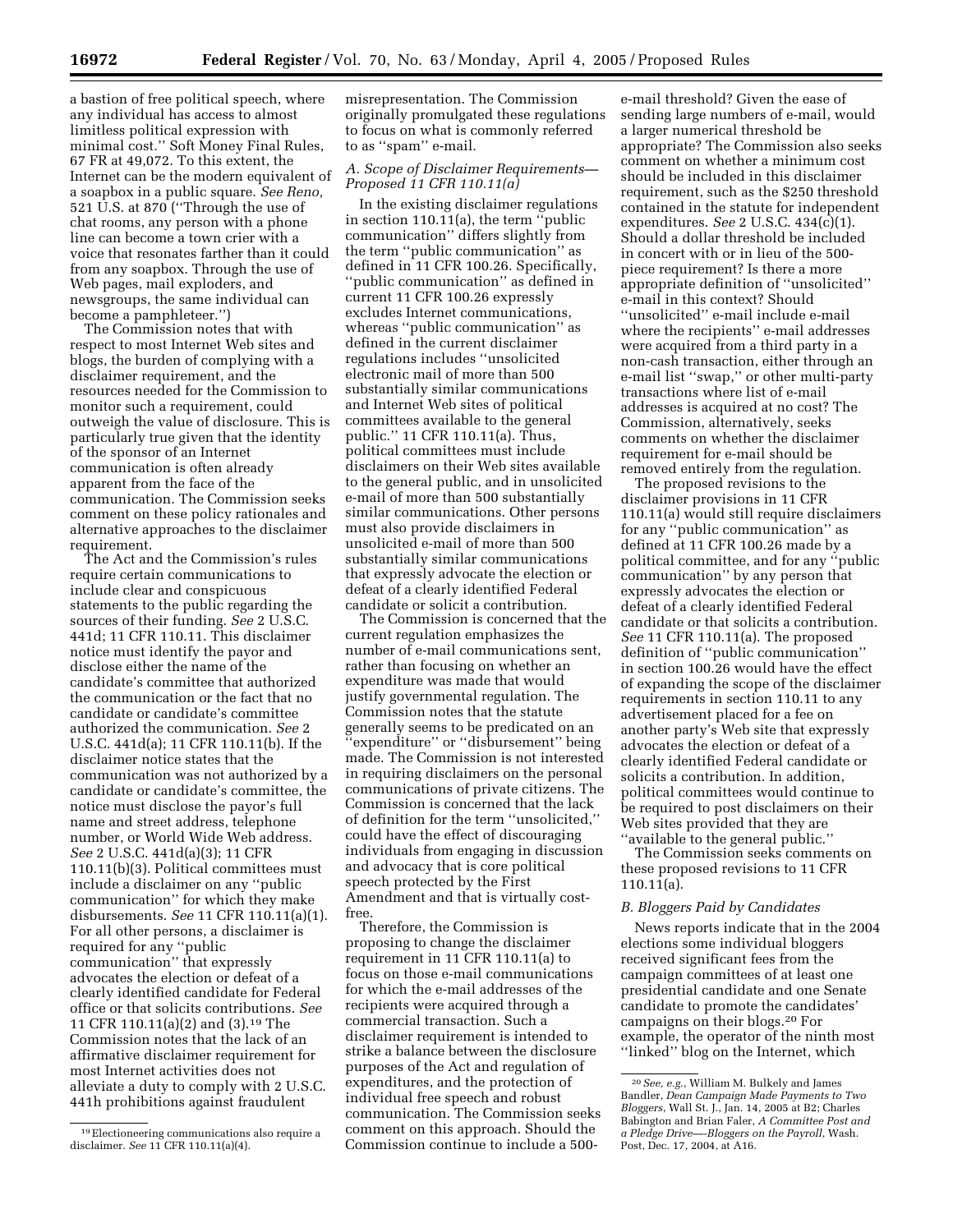received as many as one million visits daily, reportedly received \$12,000 over a four-month period from one presidential candidate.21 The news reports further indicate that not all of the bloggers disclosed the payments to the blogs' readers.

The Commission notes that its current rules require a political committee to disclose this type of disbursement on its publicly available reports filed with the Commission. The Commission does not therefore propose to change the disclaimer regulation in 11 CFR 110.11(a) to require bloggers to disclose payments from a candidate, a campaign, or a political committee. The Commission seeks comment on this approach. Could or should bloggers be required to disclose such payments? Could or should a blogger be required to disclose payments only if the blogger expressly advocates the election or defeat of a clearly identified candidate or solicits a contribution? Would a payment by a political committee to a blogger for promotional content on the blog constitute ''general public political advertising'' within the meaning of section 100.26?

### **V. 11 CFR 109.21 and 109.37— Coordinated Communications**

# *A. Content Standards for Coordinated Communications—11 CFR 109.21(c)*

Payments for certain communications that are coordinated with a candidate, a candidate's authorized committee, a political party committee, or any of their agents, are treated as in-kind contributions to the candidate, the candidate's authorized committee, or the political party committee. *See* 2 U.S.C. 441a(a)(7); 11 CFR 109.21. The Commission's regulations set out a three-pronged test for determining whether a communication has been ''coordinated.'' *See* 11 CFR 109.21. The three-pronged test looks, in part, at whether the communication satisfies the "content prong" of 11 CFR  $109.21(c)$ .<sup>22</sup> To satisfy the ''content prong'' of the coordinated communication test, a communication must: (1) Be an electioneering communication, as defined in 11 CFR 100.29; (2) be a public communication that disseminates, distributes, or republishes, in whole or in part,

campaign materials prepared by a Federal candidate, the candidate's authorized committee, or their agents; (3) be a public communication that expressly advocates the election or defeat of a clearly identified candidate for Federal office; or (4) be a public communication that refers to a political party or a clearly identified candidate for Federal office, is publicly distributed or disseminated within 120 days of an election for Federal office, and is directed to voters within the jurisdiction of the clearly identified candidate or to voters in a jurisdiction in which one or more candidates of the political party appear on the ballot. *See* 11 CFR  $109.21(c)(1)–(c)(4).$ 

In *Shays*, the court struck down the ''content prong'' of the coordinated communication test. The Commission announced its intention to propose changes regarding the non-Internet aspects of the coordinated communication regulations in a separate rulemaking to take place later this year, with final rules pending the outcome of the Commission's appeal of certain aspects of the *Shays* decision.

Because of the pending appeal and the upcoming rulemaking on coordinated communications, the Commission is not proposing to revise 11 CFR 109.21 in this rulemaking. The Commission notes, however, that revising the definition of ''public communication'' to include certain Internet communications would render such Internet communications subject to the current coordinated communication provisions of section 109.21.23 The Commission invites comments on this approach.

The Commission's rule would exempt from the coordinated communication rules advertisements that require payments to outside vendors to create, but that are placed only on the payor's own Web site. This could include a corporation or other prohibited source. The Commission seeks comment on whether this approach is appropriate, and on whether any other parts of the Commission's regulations, *e.g.* those provisions at 11 CFR 114.4 that deal with corporate and labor communications beyond the restricted class, can be interpreted to nonetheless place restrictions on such activity. The Commission's rule would also exempt from the coordinated communication rules advertisements that are placed on a prohibited source's Web site for free,

even though a fee would normally be charged. Is this an appropriate course? Do any of the Commission's other rules already regulate this so that such activity would be prohibited?

# *B. Dissemination, Distribution, or Republication on the Internet—11 CFR 109.21*

Under the current Commission regulations, a person makes a contribution by financing a public communication that disseminates, distributes, or republishes, in whole or in part, campaign materials prepared by a candidate, the candidate's authorized committee, or an agent of any of the foregoing,'' unless certain exceptions apply. 11 CFR 109.21(c)(2). A candidate's principal campaign committee need not report the dissemination, distribution, or republication of its campaign materials as an in-kind contribution, however, unless such activity is a ''coordinated communication'' under 11 CFR 109.21. *See* 11 CFR 109.23(a).

The Commission notes that the proposed changes to the definition of ''public communication'' would expand the reach of this regulation to individuals or entities that place announcements for a fee on another individual's or entity's Web site, when the advertisement content otherwise constitutes a republication regulated under 11 CFR. 109.21(d)(6).

The Commission notes that the proposed change to the definition of 'public communication'' would not affect content placed by an individual on his or her own Web site, blog, or email. Because republishing campaign materials on one's own Web site, blog, or e-mail would not be a public communication, it would not be a contribution to the candidate under 11 CFR 109.21. The Commission notes that Senator Russ Feingold, one of BCRA's sponsors, stated recently that ''linking campaign Web sites, quoting from, or republishing campaign materials and even providing a link for donations to a candidate, if done without compensation, should not cause a blogger to be deemed to have made a contribution to a campaign or trigger reporting requirements.''24 Should the Commission amend 11 CFR 109.21(c)(2) to exempt all dissemination, distribution, or republication of campaign materials on the Internet generally, or keep the reference in the regulation to ''public communication''?

<sup>21</sup>*See* William M. Bulkely and James Bandler, *Dean Campaign Made Payments to Two Bloggers*, Wall St. J., Jan. 14, 2005 at B2.

<sup>22</sup>The other two prongs of the coordinated communication test are (1) whether someone other than the candidate, the candidate's authorized committee, a political party committee, or any of their agents paid for the communication in question; and (2) whether the communication satisfies the ''conduct prong'' of 11 CFR 109.21(d).

<sup>23</sup> In addition to its use in connection with the ''content prong,'' the term ''public communication'' is used in connection with the ''conduct prong'' of the coordinated communication regulations involving the use of a ''common vendor.'' *See* 11 CFR 109.21(d)(4)(ii)(E) and (F).

<sup>24</sup>Senator Russ Feingold, ''Blogs Don't Need Big Government'' *[available at http://mydd.com/story/](http://mydd.com/story/2005/3/10/112323/534) 2005/3/10/112323/534* (last visited 3/17/2005).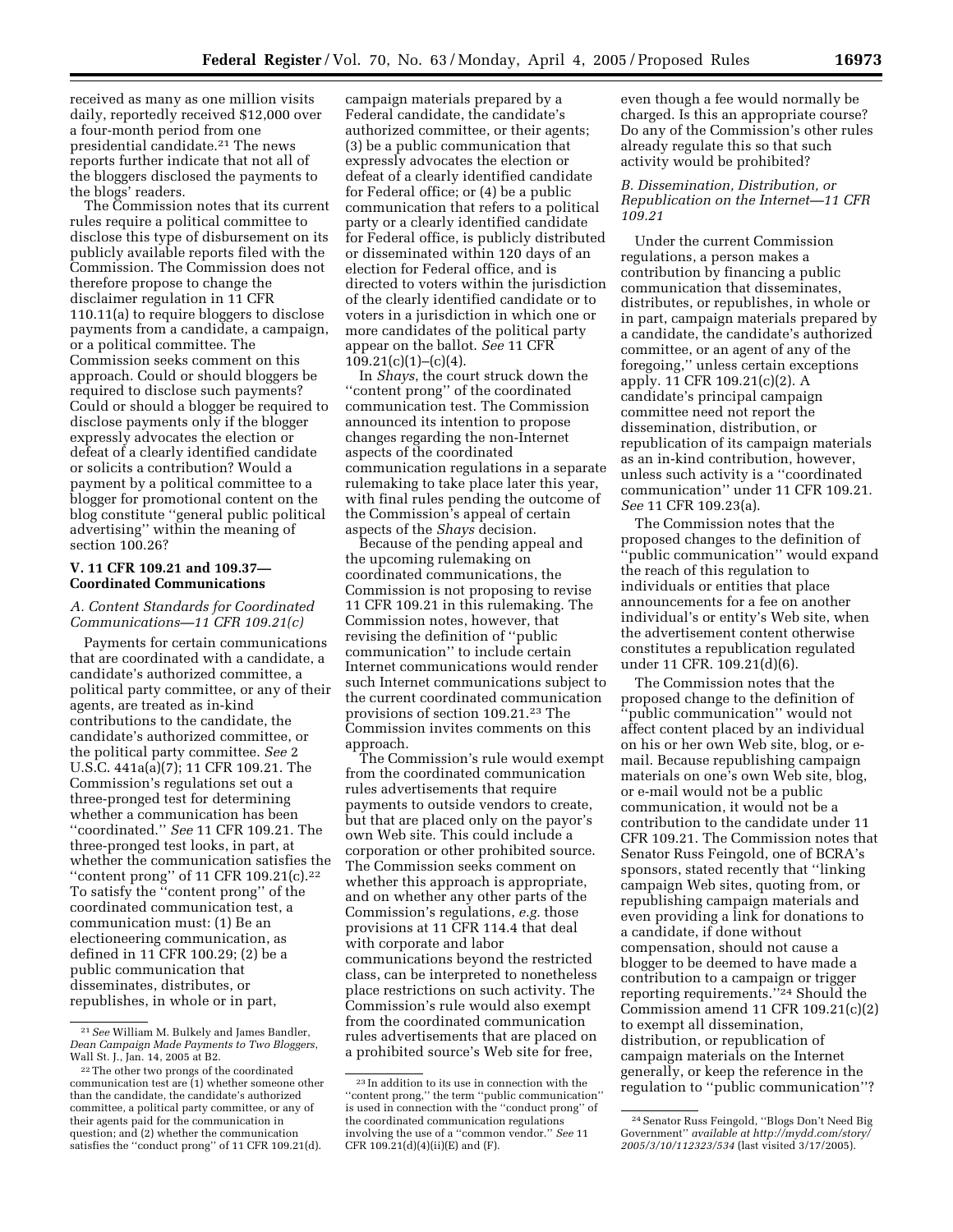# *C. Political Party Coordinated Communications—11 CFR 109.37*

The ''party coordinated communication'' rule at 11 CFR 109.37(a) sets out a three-pronged test for determining whether payments by a political party committee for communications are ''coordinated'' with a candidate for Federal office, a candidate's authorized committee, or an agent of either of the foregoing. This test parallels the three-pronged test in the ''coordinated communication'' regulations in 11 CFR 109.21. Therefore, as with the coordinated communication regulation, the proposed change to the definition of ''public communication'' in 11 CFR 100.26 would expand the scope of communications covered by the party coordinated communication regulation to include certain communications over the Internet. The Commission seeks comment on this result.

# **VI. Other Uses of the Term ''Public Communication'' in the Commission's Regulations**

The term ''public communication'' is also used in 11 CFR 106.6 and 300.2. Thus, any changes to the definition of ''public communication'' or ''general public political advertising'' in proposed 11 CFR 100.26 to include certain Internet advertisements would affect the application of these two sections.

# *A. Allocation of Expenses Between Federal and Non-Federal Activities by Separate Segregated Funds and Nonconnected Political Committees—11 CFR 106.6*

The Commission recently promulgated revisions to its rules on the allocation of certain expenses by SSFs and nonconnected committees. *See 11* CFR 106.6(b)(1), (b)(2), and (f) (2005); Final Rules on Political Committee Status, Definition of Contribution, and Allocation for Separate Segregated Funds and Nonconnected Committees, 69 FR 68,056 (Nov. 23, 2004). These revised regulations require SSFs and nonconnected committees to allocate between their Federal and non-Federal accounts the costs of certain public communications, such as those that refer to a political party and clearly identified Federal and non-Federal candidates. In addition, the new regulations set forth requirements as to which public communications these committees may pay for using non-Federal funds.

The effect of the proposed revisions to the definition of ''public communication'' in 11 CFR 100.26

would require SSFs and nonconnected committees to use Federal funds to pay for some public communications over the Internet. The Commission invites comment on this result.

### *B. Definition of ''Agent''—11 CFR 300.2*

BCRA prohibits candidates for state and local offices, and their agents, from using non-Federal funds to pay for any ''public communication'' that PASOs a candidate for Federal office. *See* 2 U.S.C. 441i(f). Under the Commission's regulations, an ''agent'' includes any person who is authorized by a candidate for state or local office to ''spend funds for a public communication,'' as defined in 11 CFR 100.26. 11 CFR 300.2(b)(4). Thus, as a result of the proposed change to the definition of ''public communication,'' a person would be an agent of a state or local candidate if he or she is authorized by that non-Federal candidate to pay for any Internet communication that is a ''public communication'' under proposed 11 CFR 100.26. The Commission invites comments on this result and whether it should consider further changing its proposed definition of ''general public political advertising'' or ''public communication'' in 11 CFR 100.26 in light of this result.

# **VII. 11 CFR 100.73 and 100.132— Exception for News Story, Commentary, or Editorial by the Media**

The Commission is also considering whether expressly to extend the protections of the exception for news stories, commentaries and editorials to media activities that occur on the Internet. In the Act, Congress exempted from the definition of ''expenditure'' ''any news story, commentary, or editorial distributed through the facilities of any broadcasting station, newspaper, magazine, or other periodical publication, unless such facilities are owned or controlled by any political party, political committee, or candidate.'' 2 U.S.C. 431(9)(B)(i). In enacting the statutory exemption for the media, Congress intended to assure ''the unfettered right of the newspapers, television networks, *and other media* to cover and comment on political campaigns.'' H.R. Rep. No. 93–1239, 93d Congress, 2d Session at 4 (1974) (emphasis added). The Commission has implemented this statutory exemption in its regulations. *See* 11 CFR 100.73 and 100.132.

Many aspects of the contemporary media did not exist, or were not as prevalent, when Congress enacted the statutory exemption in the Act in the 1970s. In the past, however, the Commission has made clear that the

statutory exemption applies to new and emerging forms of mass media, even if they did not exist or were not widespread when Congress passed the Act. For example, recognizing that cable programming utilized the same aspects of speech and communication of ideas as broadcast stations, the Commission modified its regulations to make clear that the Act's statutory exemption applied to cable programming. The Commission noted that ''although the cable television industry was much less developed when Congress expressed this intent, it is reasonable to conclude that cable operators, programmers and producers, when operating in their capacity as news producers and distributors, would be precisely the type of 'other media' appropriately included within this exemption.'' Final Rules on Candidate Debates and News Stories, 61 FR 18,050 (Apr. 24, 1996). Accordingly, cable programming is included in the Commission's current regulations implementing the statutory exemption. See 11 CFR 100.73 and 100.132. *See also Turner Broadcasting System*, v. *FCC*, 512 U.S. 622 (1994); *Medlock* v. *Leathers*, 499 U.S. 439, 444 (1991) (stating that cable television provides news, information, and entertainment and is, in much of its operation, part of the press).

The Commission is now considering whether to amend its regulations to make clear that the statutory exemption also applies to media activities on the Internet. Specifically, the Commission is proposing to amend sections 100.73 and 100.132 of its regulations to indicate that any media activities that otherwise would be entitled to the statutory exemption are likewise exempt when they are transmitted over the Internet. In so doing, the Commission recognizes that media operations increasingly take place on the Internet. The proposed revision would allow for the application of the media exemption to all forms of media activities on the Internet, whether it be through a Web site, e-mail, or some other form of Internet communication.

The Commission seeks comment on the proposed revisions to its regulatory media exemption for news stories, commentaries, and editorials. The Commission also seeks comment on whether the proposed revisions are consistent with or required by the statutory language of the Act. The Commission further seeks comment on the appropriate breadth of the exemption to media activities over the Internet. Should the exemption be limited to entities who are media entities and who are covering or carrying a news story, commentary, or editorial? Should the exemption be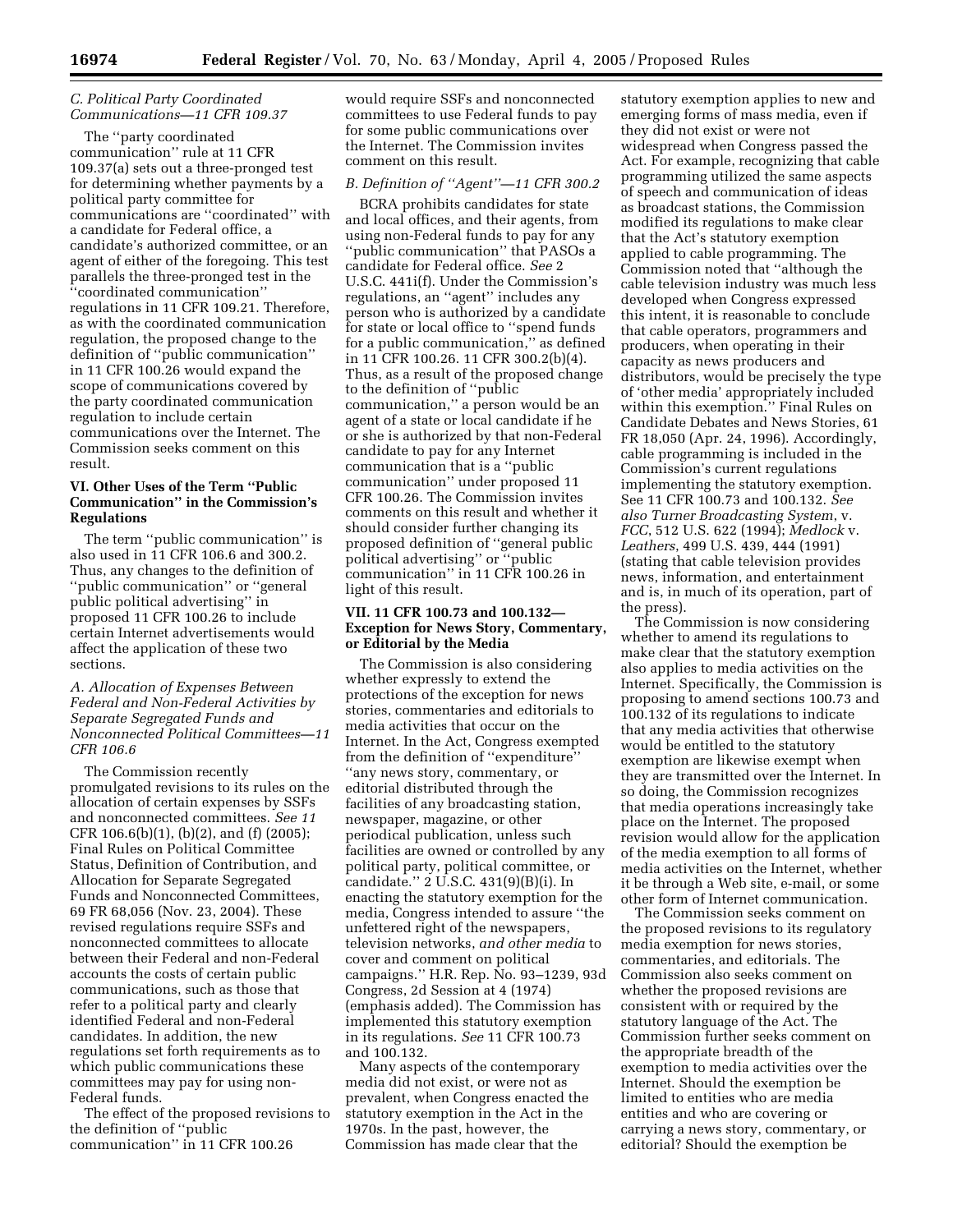limited only to the Internet activities of media entities that also have off-line media operations? The Commission notes that the proposed regulation expressly rejects a policy that only a *bona fide* press entity with an off-line component is entitled to protection in their on-line news stories, commentaries, and editorials.

The proposed revision would extend the media exemption to media entities whose activities exist solely on-line, without a print or broadcast component, as well as to media entities who have a broadcast or print component as well as an on-line presence. For example, Salon.com, Slate.com, and Drudgereport.com do not publish offline. Such on-line sites provide direct access to political news and events and offer commentary on current affairs. The Commission recognizes that on-line sites are as accessible as printed periodicals or news programs and therefore proposes to clarify that the media exemption extends to those entities who may solely have an on-line presence as well as to those entities who have an on-line component in addition to their broadcast or print activities. The Commission seeks comment on this approach. The Commission notes that it has applied the media exemption on a case-by-case basis in a wide variety of contexts. *See* AOs 2004–7, 2003–34, 2000–13, 1996–48, 1996–41, 1996–16, 1992–26, 1988–22, 1987–08, 1982–44, 1982–58, 1980–90, 1980–109, and 1978– 76.

The Commission also seeks comment on whether bloggers, whether acting as individuals or through incorporated or unincorporated entities, are entitled to the statutory exemption. Can on-line blogs be treated as ''periodical publications'' within the meaning of the exemption? *See* 2 U.S.C. 431(9)(B)(i). If not, why not? Is the media exemption to be limited to traditional business models, meaning entities that finance operations with subscriptions or advertising revenue? The Commission also seeks comment on whether on-line forums qualify for the exemption.

The Commission further seeks comment on whether it makes any difference under the Act if a blogger receives compensation or any other form of payment from any candidate, political party, or political committee for his or her editorial content. Would any such payments mean that the blogger is ''controlled'' by a candidate or political party within the meaning of 2 U.S.C. 431(9)(B)(i), and therefore is not entitled to the exemption? The Commission has previously determined that ''commentary was intended to allow third persons access to the media

to discuss issues.'' *See* AO 1982–44. Should bloggers' activity be considered commentary or editorializing, or news story activity?

Lastly, the Commission seeks comment on any other issue pertinent to the Commission's consideration of whether to extend the protections of this statutory exemption to media activities on the Internet.

# **VIII. Proposed 11 CFR 100.94 and 100.155—Exceptions to the Definitions of ''Contribution'' and ''Expenditure'' for Individual or Volunteer Activity on the Internet**

Although the Internet is generally a free or low-cost medium for communication, the Act's definitions of ''contribution'' and ''expenditure'' are broad enough to apply to some Internet activity. For example, section 431(8) of the Act states that the term ''contribution'' includes ''any gift, subscription, loan, advance or deposit of money or anything of value made by any person for the purpose of influencing any election for Federal office.'' 2 U.S.C. 431(8)(A)(i). Similarly, section 431(9) of the Act states that the term ''expenditure'' includes ''any purchase, payment, distribution, loan, advance, deposit, gift of money or anything of value, made by any person for the purpose of influencing any election for Federal office.'' 2 U.S.C. 431(9)(A). These definitions have been incorporated into subparts B and D of 11 CFR part 100.

Similarly, the Act's definition of ''independent expenditure'' is broad enough to apply to some Internet activity. Section 431(17) of the Act states that ''the term 'independent expenditure' means an expenditure by a person expressly advocating the election or defeat of a clearly identified candidate which is made without cooperation or consultation with any candidate, or any authorized committee or agent of such candidate, and which is not made in concert with, or at the request or suggestion of, any candidate, or any authorized committee or agent of such candidate.'' 2 U.S.C. 431(17); *see also* 11 CFR 100.16.

However, the definition of ''contribution'' in the Act and Commission regulations does not include ''the value of services provided without compensation by any individual who volunteers on behalf of a candidate or political committee.'' 2 U.S.C. 431(8)(B)(i); 11 CFR 100.74. Furthermore, the definition of a ''contribution'' does not include:

the use of real or personal property, including a church or community room used on a regular basis by members of a

community for noncommercial purposes, \* \* \* voluntarily provided by an individual to any candidate or any political committee of a political party in rendering voluntary personal services on the individual's residential premises or in the church or community room for candidate-related or political party-related activities \* \* \*.

2 U.S.C. 431(8)(B)(ii). *See also* 11 CFR 100.75 and 100.76. The Commission's regulations contain a parallel exception to the definition of ''expenditure'':

[n]o expenditure results where an individual, in the course of volunteering personal services on his or her residential premises to any candidate or political committee of a political party, provides the use of his or her real or personal property to such candidate for candidate-related activity or to such political committee of a political party for party-related activity.

#### 11 CFR 100.135. *See also* 11 CFR 100.136.

The Commission is proposing new rules to address the treatment of uncompensated individual or volunteer campaign activity on the Internet. Specifically, the Commission proposes the addition of two new sections to 11 CFR part 100 to provide new exceptions from the definition of contribution'' and ''expenditure.'' Proposed 11 CFR 100.94 would create an exception to the definition of ''contribution'' for certain uncompensated individual or volunteer Internet activity, while proposed 11 CFR 100.155 would create a parallel exception to the definition of ''expenditure'' for the same activity.

Under proposed 11 CFR 100.94 and 100.155, an uncompensated individual acting independently or as a volunteer would not make a contribution or expenditure simply by using computer equipment and services to engage in Internet activities for the purpose of influencing an election for Federal office. The Commission notes that the proposed rule would only apply to computer and other facilities to which the individual would otherwise have access. The proposed rule would not permit the purchase of equipment by an individual or entity solely for the purposes of allowing another individual to participate in Internet activity. The Commission seeks comment on this approach.

In AO 1998–22, the Commission concluded that even if an individual acting independently incurs no additional costs in creating a Web site that contains express advocacy of a clearly identified candidate, at least some portion of the underlying costs of creating and maintaining that Web site is an expenditure under the Act and must be reported if it exceeds \$250 in a calendar year. In contrast, in AO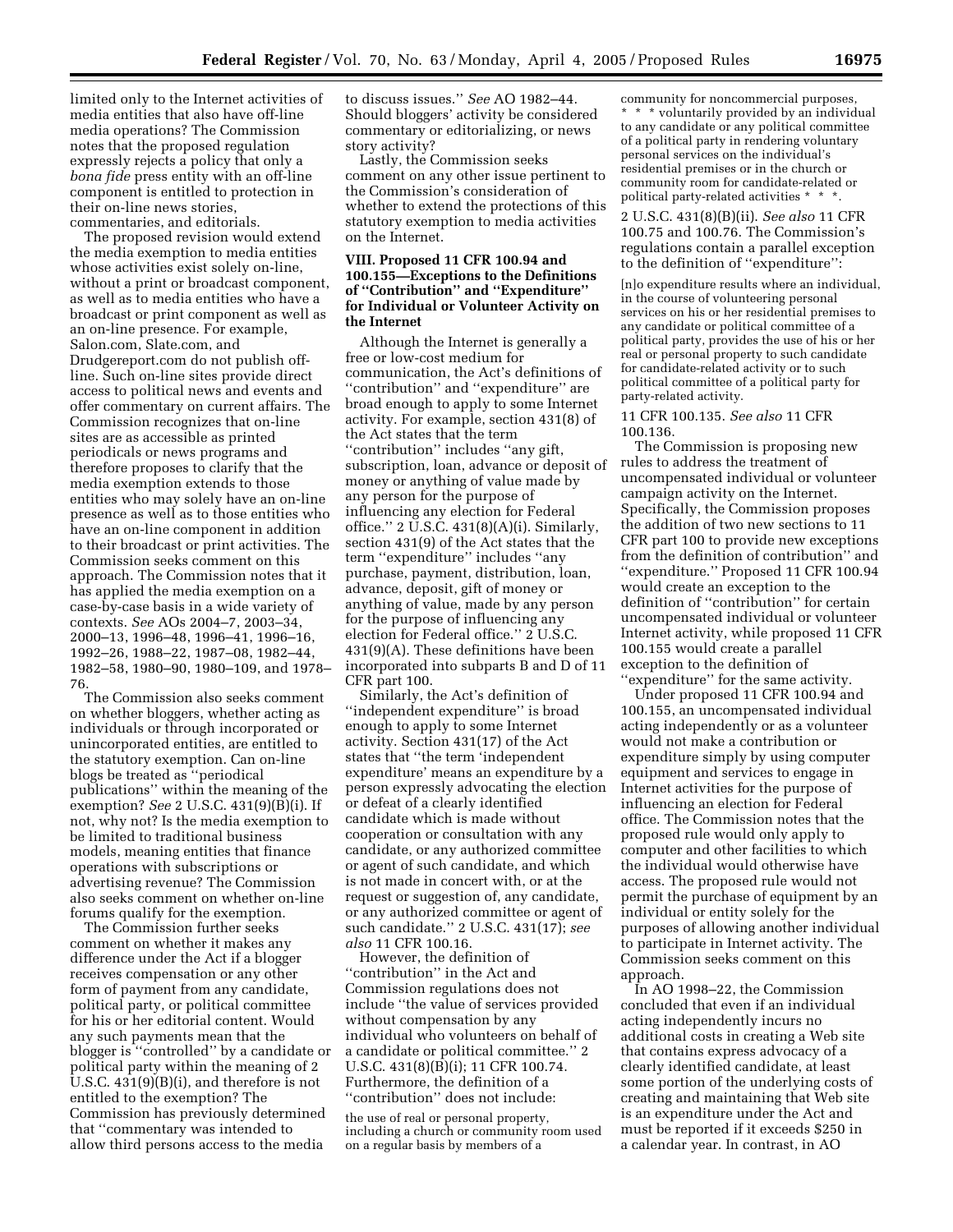1999–17, the Commission concluded that costs incurred by a campaign volunteer in preparing a Web site on behalf of a candidate on the volunteer's home computer are exempt from the definition of ''contribution'' under the volunteer exception contained in section 100.75 of the regulations (formerly section 100.7(b)(4)). The Commission stated that the volunteer exception applies to ''individuals known to the campaign who, with the campaign's permission (at some level) engage in volunteer activity.'' *Id.* The Commission also determined that the costs of e-mail messages sent by a campaign volunteer using his or her own computer equipment would be covered by the volunteer exception, and thus would not result in a contribution to the campaign. *Id.*

The proposed rules in new sections 100.94 and 100.155 would supersede AO 1998–22 to the extent that it treats an individual's independent use of computer equipment and services for Internet activity as an expenditure. The proposed rules would also extend beyond the specific guidance provided in AO 1999–17 to clarify that these exceptions would apply to an uncompensated individual acting independently or as a volunteer without regard to whether the individual or another person owns the computer being used or where the Internet activity is taking place. For example, the proposed rule would permit an individual or a volunteer to use computer equipment and services provided at a public facility, such as a library or school, or provided by a friend, without such Internet activity being a contribution or expenditure. The Commission, however, would continue to view the purchase of mailing lists (including e-mail lists) for the purposes of forwarding candidate and political committee communications as expenditures or contributions. The Commission seeks comment on this approach. If the computer equipment and service is provided by a corporation or labor organization, the rules at 11 CFR 114.9 would apply. The proposed rules would thereby avoid disparate treatment of individuals or volunteers who may not be able to afford the purchase or maintenance of their own computers or Web sites. The Commission invites comments on this approach. The Commission also seeks comments on whether this exception should be extended to volunteers who receive some form of payment or reimbursement from a candidate or a political committee, such as transportation, subsistence, or supplies.

Additionally, the Commission seeks comments on whether the entirety of AOs 1998–22 and 1999–17, or any additional AOs, should be superseded or whether there is any aspect of those AOs that should remain valid.

Under the proposed rules, individuals acting independently or as volunteers would come within this exception when using any ''computer equipment and services'' to engage in ''Internet activities.'' Specific examples of ''computer equipment and services'' would be listed in paragraph (c) of each section and would include, but would not be limited to, computers, software, Internet domain names, and Internet Service Provider(''ISP'') services (*e.g.*, connecting to the Internet). ''Internet activities'' would be defined in paragraph (b) of each section to include, but not be limited to, creating and sending e-mail or producing and maintaining a Web site or a blog. Furthermore, because many individuals who use the Internet cannot, or do not, maintain their own Web sites, or simply wish to post a blog in a place where it is more likely to be seen by others, there are a number of blog ''hosts'' that provide space on a Web site for other individuals to post their own blogs or other commentary. Individuals acting independently or as volunteers posting blogs or other content on the Web sites of these hosts would be entitled to the exception just as if the content were posted on their own Web site. However, the exceptions would not apply to paid advertising or other payments for the use of another person's Web site, other than a nominal fee. *See* current 11 CFR 100.75 and 100.135 (a volunteer's payment of a nominal fee in the course of providing personal services does not constitute a contribution or expenditure).

Thus, an individual or volunteer producing or maintaining a Web site or blog, or conducting other grassroots campaign activity on the Internet, from that individual's own home or elsewhere, would not make a contribution or expenditure and would not incur any reporting responsibilities as the result of that activity. For example, if an individual downloaded materials from a candidate or party Web site, such as campaign packets, yard signs, and other items, the downloading of such items would not constitute republication of campaign materials. In addition, even when the Internet activity is made in cooperation, consultation, or concert with a candidate or a political party committee, no contribution or expenditure would result and neither the candidate nor the political party committee would incur

any reporting responsibilities. Furthermore, if an individual forwarded an e-mail received from a political committee, the forwarding of that e-mail would not constitute republication of campaign materials or be an in-kind contribution. The Commission invites comments on this approach.

The Commission notes that existing Commission regulations regarding volunteer activity use the concept of volunteer in the context of an individual volunteering personal services to a candidate, political committee, or political party. The proposed regulations would apply regardless of whether the individual's activities were known to a candidate, political party, or political committee. The Commission seeks comment on whether it has authority to do this and whether the word ''individual'' or ''volunteer'' more accurately conveys the concept of when an individual, whether known or unbeknownst to the campaign, engages in Internet activity.

### **IX. 11 CFR 114.9—Use of Corporate or Labor Organization Facilities and Means of Transportation**

The Commission's rules at 11 CFR 114.9 permit employees and stockholders of a corporation, as well as officials, members, and employees of a labor organization, to use corporate or labor organization ''facilities'' for individual volunteer activities in connection with a Federal election, so long as that use is ''occasional, isolated, or incidental.'' 11 CFR 114.9(a)(1) and (b)(1).25 In order to clarify that corporate and labor organization ''facilities'' include computer equipment and Internet services that could be used to exchange e-mail, produce or maintain Web sites, or engage in other activities over the Internet, the Commission proposes to amend 11 CFR 114.9(a)(1) and (b)(1) to expressly include ''computers, software, and other Internet equipment and services,'' within the meaning of ''facilities.'' The Commission invites comments on this proposed revision.

In addition, the Commission notes that many corporations and labor

<sup>25</sup>The use of equipment or services is ''occasional, isolated, or incidental'' during the workday if it does not prevent the individual from carrying out her normal duties or interfere with the corporation or labor organization carrying out its normal activities. *See* 11 CFR 114.9(a)(1) (i) and (ii) and (b)(1) (i) and (ii) The Commission has established a safe harbor such that an individual's activity during or outside working hours is considered ''occasional, isolated, or incidental'' if it does not exceed one hour per week or four hours per month. 11 CFR 114.9(a)(1)(ii) and (b)(1)(iii). The examples of ''occasional, isolated, or incidental'' use are not exhaustive, and other uses may also qualify.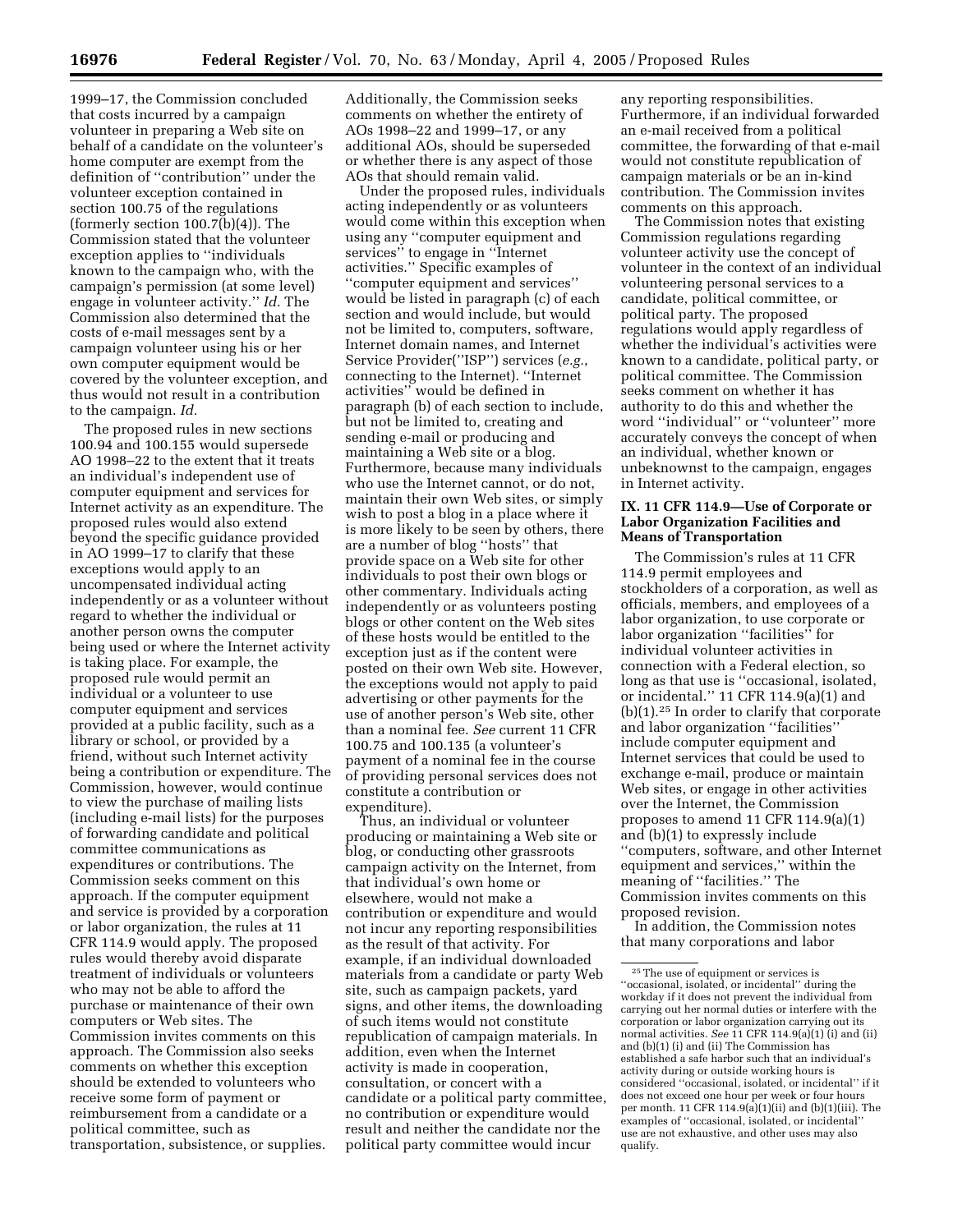organizations now permit individuals to take laptops home and to use computers and other Internet services for non-work purposes. The Commission notes that a volunteer's use of a corporate or labor organization computer or Internet service for campaign activity over the Internet at home, or at locations outside of work, is still subject to the ''occasional, isolated, or incidental'' use restriction.

The Commission further notes that corporations and labor organizations are prohibited from ''[u]sing coercion, such as the threat of a detrimental job action, the threat of any other financial reprisal, or the threat of force, to urge any individual to make a *contribution* or engage in fundraising activities on behalf of a candidate or political committee.'' 11 CFR 114.2(f)(2)(iv) (emphasis added); *see also* 2 U.S.C. 441b(b)(3). Because the proposed revisions to 11 CFR 114.9(a) and (b) would expressly except the occasional, isolated, or incidental use of corporate or labor organization computers, software, and other Internet equipment and services from the definition of ''contribution,'' the Commission seeks comment on whether additional rules are necessary to ensure that corporations and labor organizations do not ''coerce'' their employees or others into engaging in Internet activities on behalf of a candidate or political committee. Should such an exemption be avoided in that it could lead to inherently coercive situations? Should it be premised on the corporation or labor organization not directing the individual to engage in activity on behalf of a certain candidate or political committee?

### **Certification of No Effect Pursuant to 5 U.S.C. 605(b) [Regulatory Flexibility Act]**

The Commission certifies that the attached proposed rules, if promulgated, would not have a significant economic impact on a substantial number of small entities. The basis for this certification is that the individuals and not-for-profit entities affected by these proposed rules are not ''small entities'' under 5 U.S.C. 601. The definition of ''small entity'' does not include individuals, but classifies a not-for-profit enterprise as a ''small organization'' if it is independently owned and operated and not dominant in its field. 5 U.S.C. 601(4).

State, district, and local party committees affected by these proposed rules are not-for-profit committees that do not meet the definition of ''small organization.'' State political party committees are not independently

owned and operated because they are not financed and controlled by a small identifiable group of individuals, and they are affiliated with the larger national political party organizations. In addition, the State political party committees representing the Democratic and Republican parties have a major controlling influence within the political arena of their State and are thus dominant in their field. District and local party committees are generally considered affiliated with the State committees and need not be considered separately.

Separate segregated funds affected by these proposed rules are not-for-profit political committees that do not meet the definition of ''small organization'' because they are financed by a combination of individual contributions and financial support for certain expenses from corporations, labor organizations, membership organizations, or trade associations, and therefore are not independently owned and operated.

Most other political committees affected by these rules are not-for-profit committees that do not meet the definition of ''small organization.'' Most political committees are not independently owned and operated because they are not financed by a small identifiable group of individuals. Most political committees rely on contributions from a large number of individuals to fund the committees operations and actives.

To the extent that any State party committees representing minor political parties or any other political committees might be considered ''small organizations,'' the number affected by this proposed rule is not substantial. Additionally, because the proposed rule preserves the Commission's general exclusion of Internet communications from the scope of regulation, any economic impact of complying with these rules will not be significant. Accordingly, to the extent that any other entities may fall within the definition of ''small entities,'' any economic impact of complying with these rules will not be significant.

#### **List of Subjects**

# *11 CFR Part 100*

# Elections.

*11 CFR Part 110* 

Campaign funds, Political committees and parties.

#### *11 CFR Part 114*

Business and industry, Elections, Labor.

For the reasons set out in the preamble, the Federal Election Commission proposes to amend subchapter A of chapter 1 of title 11 of the *Code of Federal Regulations* as follows:

# **PART 100—SCOPE AND DEFINITIONS (2 U.S.C. 431)**

1. The authority citation for part 100 would continue to read as follows:

**Authority:** 2 U.S.C. 431, 434, and 438(a)(8).

2. Section 100.25 would be republished to read as follows:

#### **§ 100.25 Generic campaign activity (2 U.S.C. 431(21)).**

*Generic campaign activity* means a public communication that promotes or opposes a political party and does not promote or oppose a clearly identified Federal candidate or a non-Federal candidate.

3. Section 100.26 would be revised to read as follows:

### **§ 100.26 Public communication (2 U.S.C. 431(22)).**

*Public communication* means a communication by means of any broadcast, cable, or satellite communication, newspaper, magazine, outdoor advertising facility, mass mailing or telephone bank to the general public, or any other form of general public political advertising. The term *general public political advertising* shall not include communications over the Internet, except for announcements placed for a fee on another person's or entity's Web site.

4. In §100.73, the introductory text would be revised to read as follows:

#### **§ 100.73 News story, commentary, or editorial by the media.**

Any cost incurred in covering or carrying a news story, commentary, or editorial by any broadcasting station (including a cable television operator, programmer or producer), newspaper, magazine, or other periodical publication, whether the news story, commentary, or editorial appears in print or over the Internet, is not a contribution unless the facility is owned or controlled by any political party, political committee, or candidate, in which case the costs for a news story:

\* \* \* \* \* 5. Section 100.94 would be added to subpart C of part 100 to read as follows:

### **§ 100.94 Uncompensated individual or volunteer activity that is not a contribution.**

(a) *Contribution.* (1) No contribution results where an individual, acting independently or as a volunteer, without receiving compensation,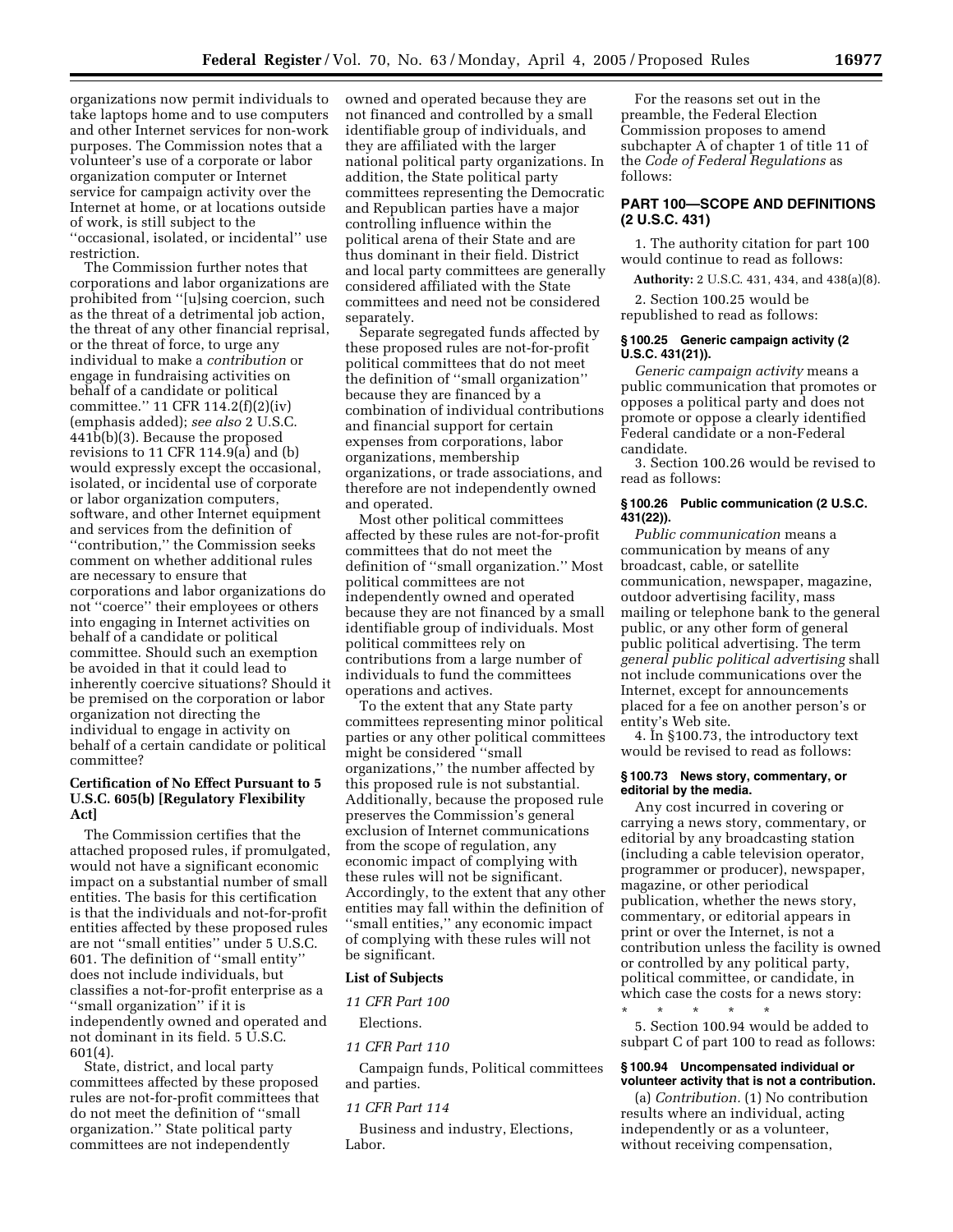computer equipment and services that he or she personally owns for the purpose of influencing any Federal election, whether or not the individual's activities are known to or coordinated with any candidate, authorized committee or party committee.

(2) No contribution results where an individual, acting independently or as a volunteer, without receiving compensation, performs Internet activities using computer equipment and services available at any public facility for the purpose of influencing any Federal election, whether or not the individual's activities are known to or coordinated with any candidate, authorized committee or party committee. The term ''public facility'' within the meaning of this section shall include, but is not limited to, public libraries, public schools, community centers, and Internet cafes.

(3) No contribution results where an individual, acting independently or as a volunteer, without receiving compensation, performs Internet activities using computer equipment and services in his or her residential premises for the purpose of influencing any Federal election, whether or not the individual's activities are known to or coordinated with any candidate, authorized committee or party committee.

(b) *Internet activities.* ''Internet activities'' within the meaning of this section shall include, but are not limited to: e-mailing, including forwarding; linking, including providing a link or hyperlink to a candidate's, authorized committee's or party committee's Web site; distributing banner messages; blogging; and hosting an Internet site.

(c) *Computer equipment and services.* ''Computer equipment and services'' within the meaning of this section shall include, but are not limited to, computers, software, Internet domain names, and Internet Service Provider (ISP) services.

6. In §100.132, the introductory text would be revised to read as follows:

### **§ 100.132 News story, commentary, or editorial by the media.**

Any cost incurred in covering or carrying a news story, commentary, or editorial by any broadcasting station (including a cable television operator, programmer or producer), newspaper, magazine, or other periodical publication, whether the news story, commentary, or editorial appears in print or over the Internet, is not an expenditure unless the facility is owned or controlled by any political party,

political committee, or candidate, in which case the cost for a news story: \* \* \* \* \*

7. Section 100.155 would be added to subpart E of part 100 to read as follows:

### **§ 100.155 Uncompensated individual or volunteer activity that is not an expenditure.**

(a) *Expenditure.* (1) No expenditure results where an individual, acting independently or as a volunteer, without receiving compensation, performs Internet activities using computer equipment and services that he or she personally owns for the purpose of influencing any Federal election, whether or not the individual's activities are known to or coordinated with any candidate, authorized committee or party committee.

(2) No expenditure results where an individual, acting independently or as a volunteer, without receiving compensation, performs Internet activities using computer equipment and services available at any public facility for the purpose of influencing any Federal election, whether or not the individual's activities are known to or coordinated with any candidate, authorized committee or party committee. The term ''public facility'' within the meaning of this section shall include, but is not limited to, public libraries, public schools, community centers, and Internet cafes.

(3) No expenditure results where an individual acting independently or as a volunteer, without receiving compensation, performs Internet activities using computer equipment and services in his or her residential premises for the purpose of influencing any Federal election, whether or not the individual's activities are known to or coordinated with any candidate, authorized committee or party committee.

(b) *Internet activities.* ''Internet activities'' within the meaning of this section shall include, but are not limited to: e-mailing, including forwarding; linking, including providing a link or hyperlink to a candidate's, authorized committee's or party committee's Web site; distributing banner messages; blogging; and hosting an Internet site.

(c) *Computer equipment and services.* ''Computer equipment and services'' within the meaning of this section shall include, but are not limited to, computers, software, Internet domain names, and Internet Service Provider (ISP) services.

### **PART 110—CONTRIBUTION AND EXPENDITURE LIMITATIONS AND PROHIBITIONS**

8. The authority citation for part 110 would continue to read as follows:

**Authority:** 2 U.S.C. 431(8), 431(9), 432(c)(2), 437d, 438(a)(8), 441a, 441b, 441d, 441e, 441f, 441g, 441h, and 36 U.S.C. 510.

9. Section 110.11 would be amended by revising the introductory text in paragraph (a) to read as follows:

#### **§ 110.11 Communications; advertising; disclaimers (2 U.S.C. 441d).**

(a) *Scope.* Public communications are those defined by 11 CFR 100.26. For the purposes of this section, public communications will also include more than 500 unsolicited substantially similar electronic communications; Internet Web sites of political committees available to the general public; and electioneering communications as defined in 11 CFR 100.29. *Unsolicited e-mail* shall be defined as those e-mail that are sent to electronic mail addresses purchased from a third party. The following types of such communications must include disclaimers, as specified in this section:

\* \* \* \* \*

### **PART 114—CORPORATE AND LABOR ORGANIZATION ACTIVITY**

10. The authority citation for part 114 continues to read as follows:

**Authority:** 2 U.S.C. 431(8)(B), 431(9)(B), 432, 434, 437d(a)(8), and 441b.

11. In §114.9, the introductory text of paragraphs (a)(1) and (b)(1) would be revised to read as follows:

#### **§ 114.9 Use of corporate or labor organization facilities and means of transportation.**

(a) *Use of corporate facilities for individual volunteer activity by stockholders and employees.*

(1) Stockholders and employees of the corporation may, subject to the rules and practices of the corporation, make occasional, isolated, or incidental use of the facilities of a corporation for individual volunteer activities in connection with a Federal election and will be required to reimburse the corporation only to the extent that the overhead or operating costs of the corporation are increased. The facilities of a corporation within the meaning of this paragraph include computers, software, and other Internet equipment and services. As used in this paragraph, *occasional, isolated, or incidental* use generally means—

\* \* \* \* \*